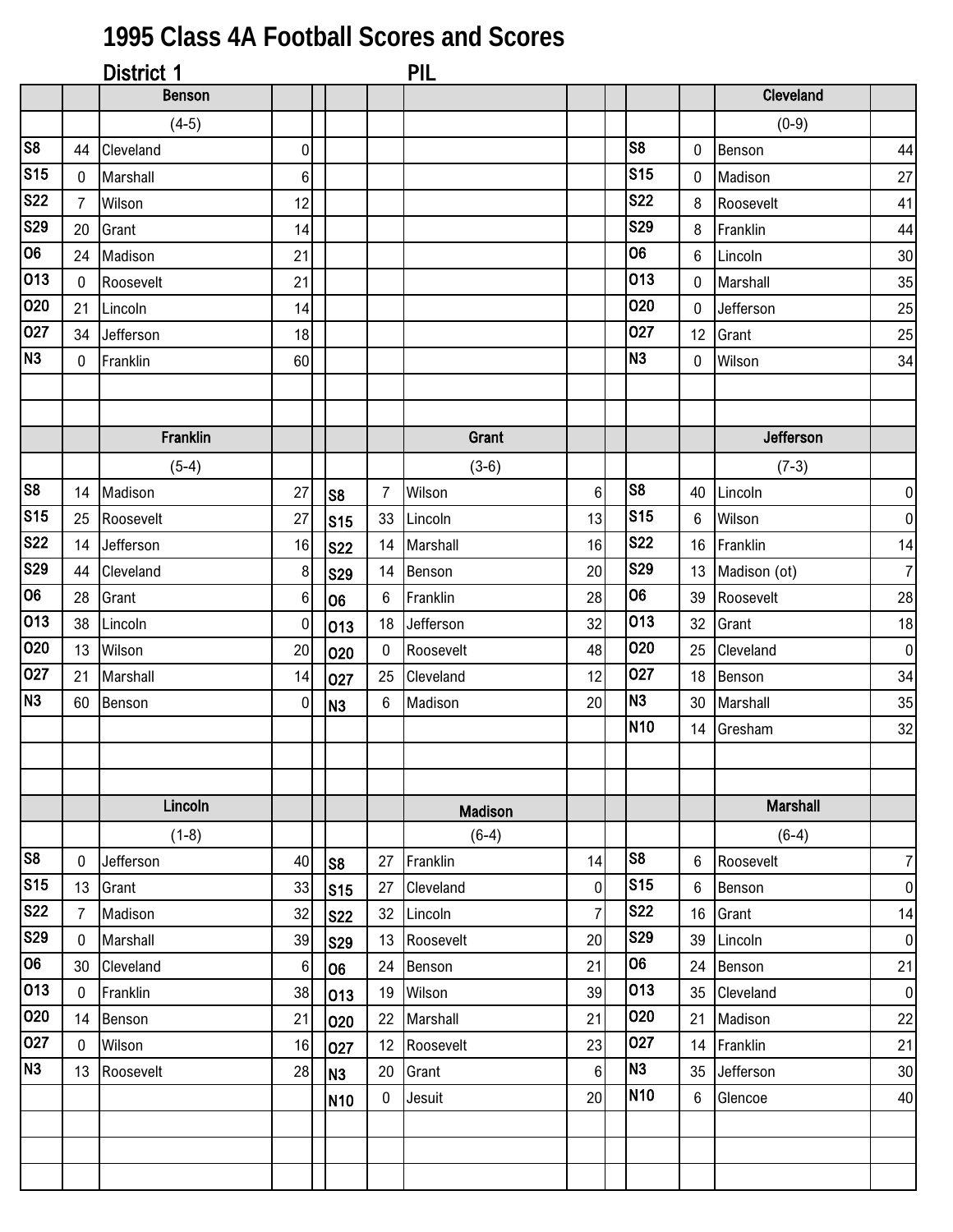|                         |                | Roosevelt           |                  |                 |    |                  |                  |                          |                | Wilson         |                  |
|-------------------------|----------------|---------------------|------------------|-----------------|----|------------------|------------------|--------------------------|----------------|----------------|------------------|
|                         |                | $(9-2)$             |                  |                 |    |                  |                  |                          |                | $(5-4)$        |                  |
| $\overline{\text{S8}}$  | $\overline{7}$ | Marshall            | 6 <sup>1</sup>   |                 |    |                  |                  | S <sub>8</sub>           | 6              | Grant          | $\overline{7}$   |
| S <sub>15</sub>         | 27             | Franklin            | 25               |                 |    |                  |                  | S <sub>15</sub>          | $\mathbf{0}$   | Jefferson      | $\boldsymbol{6}$ |
| <b>S22</b>              | 41             | Cleveland           | $\boldsymbol{8}$ |                 |    |                  |                  | <b>S22</b>               | 12             | Benson         | $\overline{7}$   |
| S <sub>29</sub>         | 20             | Wilson              | 13               |                 |    |                  |                  | <b>S29</b>               | 13             | Roosevelt      | 20               |
| 06                      | 28             | Jefferson           | 39               |                 |    |                  |                  | 06                       | $6\phantom{1}$ | Marshall       | 13               |
| 013                     | 21             | Benson              | $\overline{0}$   |                 |    |                  |                  | 013                      | 39             | Madison        | 19               |
| 020                     | 48             | Grant               | $\overline{0}$   |                 |    |                  |                  | 020                      | 20             | Franklin       | 13               |
| 027                     | 23             | Madison             | 12               |                 |    |                  |                  | 027                      | 16             | Lincoln        | $\overline{0}$   |
| N3                      | 28             | Lincoln             | 13               |                 |    |                  |                  | N <sub>3</sub>           | 34             | Cleveland      | $\overline{0}$   |
| N <sub>10</sub>         | 24             | Hillsboro           | 8 <sup>1</sup>   |                 |    |                  |                  |                          |                |                |                  |
| N <sub>17</sub>         | 0              | Sheldon             | 14               |                 |    |                  |                  |                          |                |                |                  |
|                         |                |                     |                  |                 |    |                  |                  |                          |                |                |                  |
|                         |                |                     |                  |                 |    |                  |                  |                          |                |                |                  |
|                         |                | <b>District 2</b>   |                  |                 |    | Metro            |                  |                          |                |                |                  |
|                         |                | Aloha               |                  |                 |    | <b>Beaverton</b> |                  |                          |                | Glencoe        |                  |
|                         |                | $(0-9)$             |                  |                 |    | $(5-4)$          |                  |                          |                | $(8-3)$        |                  |
| $\overline{\text{S8}}$  | 0              | <b>Forest Grove</b> | $\overline{0}$   | S <sub>8</sub>  | 14 | Redmond          | 42               | S <sub>8</sub>           | 9              | Lakeridge      | 13               |
| S <sub>15</sub>         | 6              | Putnam              | 27               | S <sub>15</sub> | 15 | Gresham          | 10               | s <sub>15</sub>          | 20             | Bend           | 21               |
| <b>S22</b>              | 0              | Glencoe             | 44               | <b>S22</b>      | 19 | Tigard           | $\mathbf 0$      | <b>S22</b>               | 44             | Aloha          | $\overline{0}$   |
| <b>S29</b>              | $\mathbf 0$    | Jesuit              | 49               | <b>S29</b>      | 40 | Sunset           | $\overline{0}$   | <b>S29</b>               | 42             | Hillsboro      | 21               |
| 06                      | 13             | Tigard              | 36               | 106             | 26 | Glencoe          | 34               | 06                       | 34             | Beaverton      | 26               |
| 013                     | 6              | Hillsboro           | 56               | 013             | 35 | Jesuit           | 27               | 013                      | 25             | Westview       | $\boldsymbol{6}$ |
| 020                     | $\mathbf 0$    | Sunset              | 19               | 020             | 14 | Westview         | 17               | 020                      | 33             | Jesuit         | 13               |
| 027                     | 6              | Westview            | 44               | 027             | 14 | Hillsboro        | 15               | 027                      | 20             | Sunset         | $\boldsymbol{6}$ |
| N3                      | 8              | Beaverton           |                  | 55 N3           |    | 55 Aloha         | $\boldsymbol{8}$ | N <sub>3</sub>           |                | 23 Tigard      | $\overline{0}$   |
|                         |                |                     |                  |                 |    |                  |                  | N10                      | 40             | Marshall       | $\,6\,$          |
|                         |                |                     |                  |                 |    |                  |                  | N <sub>17</sub>          | $6\phantom{.}$ | Marshfield     | 8                |
|                         |                |                     |                  |                 |    |                  |                  |                          |                |                |                  |
|                         |                |                     |                  |                 |    |                  |                  |                          |                |                |                  |
|                         |                | Hillsboro           |                  |                 |    |                  |                  |                          |                | Jesuit         |                  |
|                         |                | $(5-5)$             |                  |                 |    |                  |                  |                          |                | $(7-4)$        |                  |
| $\overline{\text{S8}}$  |                | 14 Lake Oswego (ot) | 20               |                 |    |                  |                  | S <sub>8</sub>           |                | 28 Oregon City | 27               |
| $\overline{\text{S15}}$ | 49             | Milwaukie           | 21               |                 |    |                  |                  | S <sub>15</sub>          | $9\,$          | Silverton      | $26\,$           |
| <b>S22</b>              | 14             | Westview            | 27               |                 |    |                  |                  | <b>S22</b><br><b>S29</b> | 41             | Sunset         | $\overline{0}$   |
| <b>S29</b>              | 21             | Glencoe             | 42               |                 |    |                  |                  |                          | 49             | Aloha          | $\overline{0}$   |
| 06                      | 36             | Sunset              | 14               |                 |    |                  |                  | 06                       | 24             | Westview       | 17               |
| 013                     | 56             | Aloha               | 6                |                 |    |                  |                  | 013                      | 27             | Beaverton      | 35               |
| 020                     | 27             | Tigard              | 17               |                 |    |                  |                  | 020                      | 13             | Glencoe        | 33               |
| $\sqrt{0}27$            | 15             | Beaverton           | 14               |                 |    |                  |                  | 027                      | 23             | Tigard         | $\overline{0}$   |
| N3                      | $\overline{7}$ | Jesuit              | 29               |                 |    |                  |                  | N <sub>3</sub>           | 29             | Hillsboro      | $\overline{7}$   |
| <b>N10</b>              | 8              | Roosevelt           | 24               |                 |    |                  |                  | N <sub>10</sub>          | 20             | Madison        | $\overline{0}$   |
| N <sub>17</sub>         |                |                     |                  |                 |    |                  |                  | <b>N17</b>               | 36             | Bend           | 49               |
|                         |                |                     |                  |                 |    |                  |                  |                          |                |                |                  |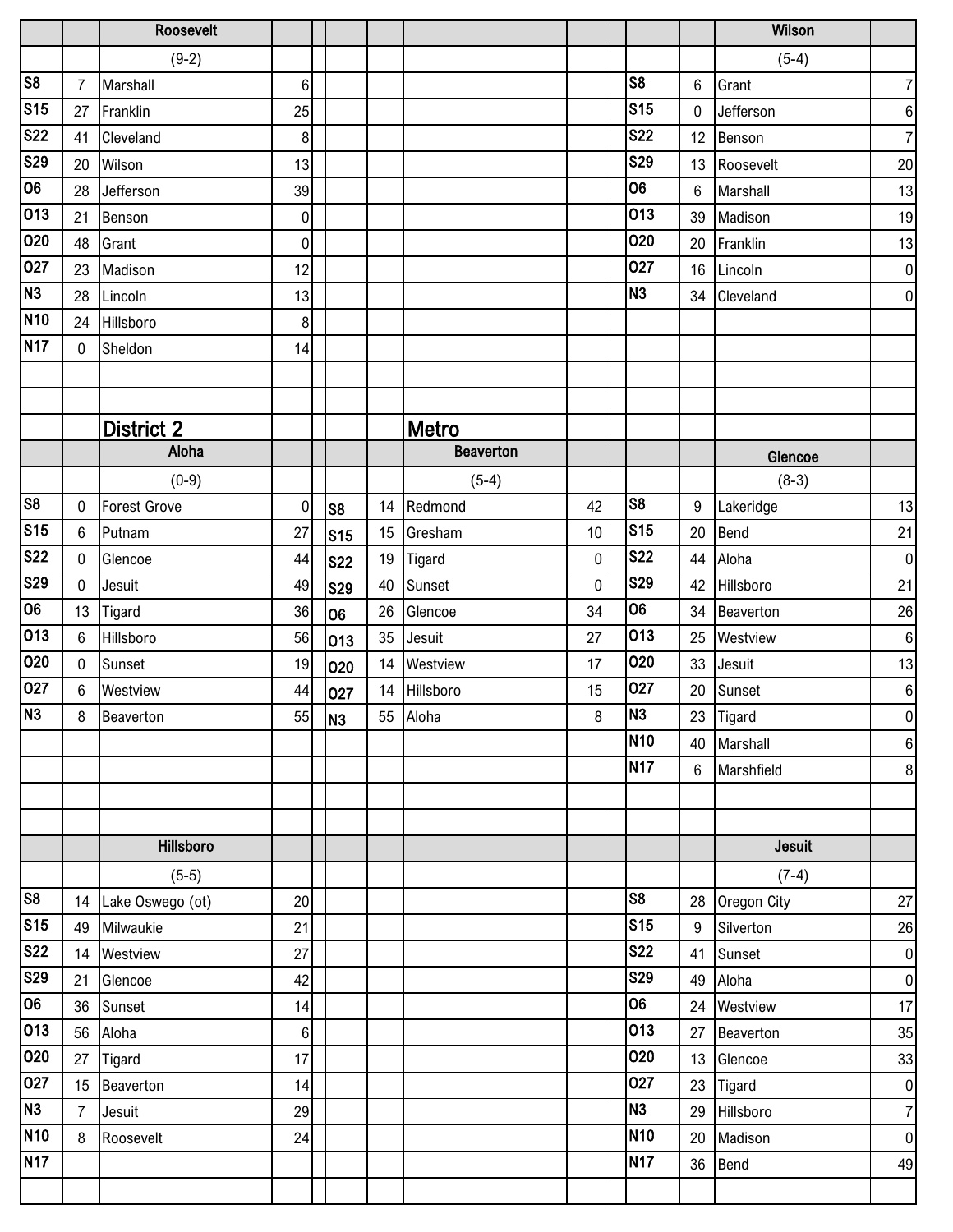|                 |              | <b>Sunset</b>            |                |                 |                | <b>Tigard</b>            |                |                 |                | Westview                 |                |
|-----------------|--------------|--------------------------|----------------|-----------------|----------------|--------------------------|----------------|-----------------|----------------|--------------------------|----------------|
|                 |              | $(2-7)$                  |                |                 |                | $(3-6)$                  |                |                 |                | $(6-4)$                  |                |
| S8              | 14           | Clackamas                | $\overline{9}$ | S <sub>8</sub>  | 31             | Milwaukie                | 14             | S <sub>8</sub>  | 7              | Tualatin                 | 28             |
| S <sub>15</sub> | 0            | <b>Forest Grove</b>      | 46             | S <sub>15</sub> | 0              | <b>Dallas</b>            | 48             | <b>S15</b>      | 14             | <b>West Linn</b>         | $\overline{0}$ |
| <b>S22</b>      | 0            | Jesuit                   | 41             | <b>S22</b>      | 0              | Beaverton                | 19             | <b>S22</b>      | 27             | Hillsboro                | 14             |
| <b>S29</b>      | $\mathbf{0}$ | Beaverton                | 40             | <b>S29</b>      | 0              | Westview                 | 10             | <b>S29</b>      | 10             | Tigard                   | $\overline{0}$ |
| 06              | 14           | Hillsboro                | 36             | 06              | 36             | Aloha                    | 13             | 06              | 17             | Jesuit                   | 24             |
| 013             | $\mathbf{0}$ | Tigard                   | 23             | 013             | 23             | Sunset                   | $\overline{0}$ | 013             | $\,6$          | Glencoe                  | 25             |
| 020             | 19           | Aloha                    | $\overline{0}$ | 020             | 17             | Hillsboro                | 27             | 020             | 17             | Beaverton                | 14             |
| 027             | 6            | Glencoe                  | 20             | 027             | 0              | Jesuit                   | 23             | 027             | 44             | Aloha                    | $\,6\,$        |
| N <sub>3</sub>  | 15           | Westview                 | 48             | N <sub>3</sub>  | 0              | Glencoe                  | 23             | N <sub>3</sub>  | 48             | Sunset                   | 15             |
|                 |              |                          |                |                 |                |                          |                | N <sub>10</sub> | $\overline{7}$ | Oregon City              | 22             |
|                 |              |                          |                |                 |                |                          |                |                 |                |                          |                |
|                 |              |                          |                |                 |                |                          |                |                 |                |                          |                |
|                 |              | <b>District 3</b>        |                |                 |                | Mt. Hood                 |                |                 |                |                          |                |
|                 |              | <b>Barlow</b>            |                |                 |                | Centennial               |                |                 |                | <b>Central Catholic</b>  |                |
|                 |              | $(5-5)$                  |                |                 |                | $(2-7)$                  |                |                 |                | $(3-6)$                  |                |
| S <sub>8</sub>  | 14           | Gresham (ot)             | 21             | S <sub>8</sub>  | 6              | David Douglas            | 21             | S <sub>8</sub>  | 0              | Pendleton                | 20             |
| S <sub>15</sub> | 34           | David Douglas (2 ot)     | 27             | S <sub>15</sub> | 48             | <b>Hood River Valley</b> | 28             | S <sub>15</sub> | 15             | Sandy                    | 16<br>DT)      |
| <b>S22</b>      | 12           | Tualatin                 | 28             | <b>S22</b>      | 0              | Gresham                  | 38             | <b>S22</b>      | 20             | Reynolds                 | 24             |
| <b>S29</b>      | 37           | Parkrose                 | $\overline{0}$ | <b>S29</b>      | 0              | Canby                    | 35             | <b>S29</b>      | 17             | David Douglas            | 21             |
| 06              | 47           | Centennial               | 18             | 06              | 18             | <b>Barlow</b>            | 47             | 06              | 22             | <b>Hood River Valley</b> | 43             |
| 013             | 14           | <b>Central Catholic</b>  | 28             | 013             | 12             | Sandy                    | 35             | 013             | 28             | <b>Barlow</b>            | 14             |
| 020             | 14           | Sandy (ot)               | 20             | 020             | 34             | Parkrose                 | 16             | 020             | 13             | Gresham                  | 25             |
| 027             | 42           | <b>Hood River Valley</b> | 6              | 027             | 21             | Reynolds                 | 28             | 027             | 46             | Parkrose                 | 8              |
| N <sub>3</sub>  | 28           | Reynolds                 | $\overline{7}$ | N <sub>3</sub>  | 14             | <b>Central Catholic</b>  | 42             | N <sub>3</sub>  | 42             | Centennial               | 14             |
| N <sub>10</sub> | $\pmb{0}$    | Bend                     | 27             |                 |                |                          |                |                 |                |                          |                |
|                 |              |                          |                |                 |                |                          |                |                 |                |                          |                |
|                 |              |                          |                |                 |                |                          |                |                 |                |                          |                |
|                 |              | <b>David Douglas</b>     |                |                 |                | Gresham                  |                |                 |                | <b>Hood River Valley</b> |                |
|                 |              | $(5-4)$                  |                |                 |                | $(9-3)$                  |                |                 |                | $(3-6)$                  |                |
| S <sub>8</sub>  | 21           | Centennial               | $6 \mid$       | S8              | 21             | <b>Barlow</b>            | 14<br>J        | s <sub>1</sub>  | 20             | Forest Grove             | 40             |
| S <sub>15</sub> | 27           | Barlow (2 ot)            | 34             | S <sub>15</sub> | 10             | Beaverton                | 15             | S <sub>8</sub>  | 35             | Parkrose                 | $\mathbf{2}$   |
| <b>S22</b>      | 42           | Parkrose                 | 8 <sup>°</sup> | <b>S22</b>      | 38             | Centennial               | 0              | <b>S15</b>      | 28             | Centennial               | 48             |
| S29             | 21           | <b>Central Catholic</b>  | 17             | <b>S29</b>      | $\overline{7}$ | Sandy                    | 21             | <b>S22</b>      | 12             | Sandy                    | 38             |
| 06              | 12           | Sandy                    | 27             | 06              | 58             | Parkrose                 | 6              | <b>S29</b>      | 24             | Reynolds                 | 21             |
| 013             | 42           | <b>Hood River Valley</b> | 31             | 013             | 21             | Reynolds                 | $\overline{7}$ | 06              | 43             | <b>Central Catholic</b>  | 22             |
| 020             | 28           | Reynolds                 | 13             | 020             | 25             | <b>Central Catholic</b>  | 13             | 013             | 31             | David Douglas            | 42             |
| 027             | $\mathbf 0$  | Gresham                  | 34             | 027             | 34             | <b>David Douglas</b>     | 0              | 020             |                |                          |                |
| N <sub>3</sub>  | 21           | Silverton                | 28             | N <sub>3</sub>  | 51             | <b>Hood River Valley</b> | 21             | 027             | 6              | <b>Barlow</b>            | 42             |
|                 |              |                          |                | N <sub>10</sub> | 32             | Jefferson                | 14             | N <sub>3</sub>  | 21             | Gresham                  | 51             |
|                 |              |                          |                | N <sub>17</sub> | 12             | Oregon City              | $9\,$          |                 |                |                          |                |
|                 |              |                          |                | <b>N24</b>      | 14             | Thurston (ot)            | 21             |                 |                |                          |                |
|                 |              |                          |                |                 |                |                          |                |                 |                |                          |                |
|                 |              |                          |                |                 |                |                          |                |                 |                |                          |                |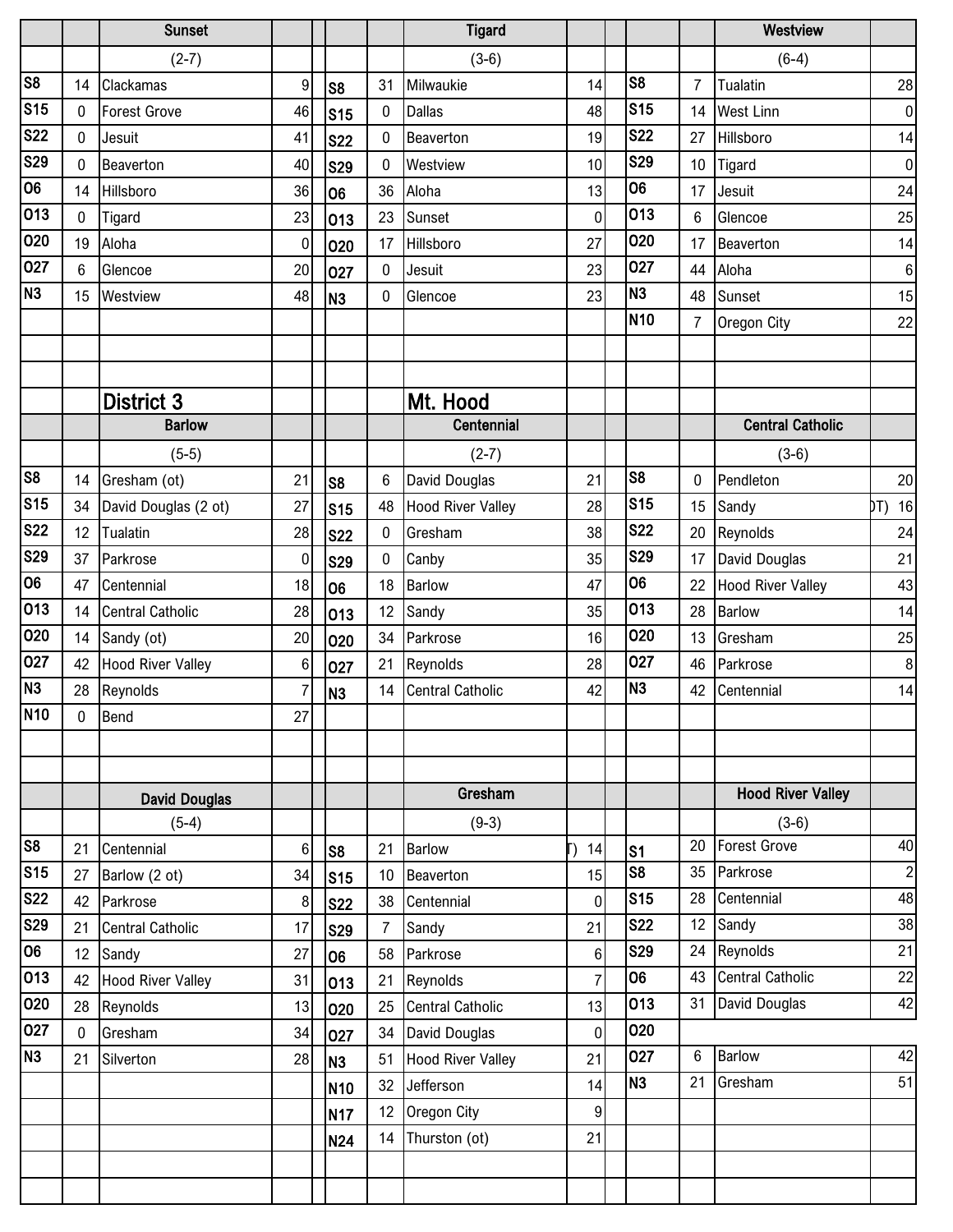|                        |                  | Parkrose                 |                |                 |                | <b>Reynolds</b>          |                |                 |                | Sandy                    |                           |
|------------------------|------------------|--------------------------|----------------|-----------------|----------------|--------------------------|----------------|-----------------|----------------|--------------------------|---------------------------|
|                        |                  | $(0-9)$                  |                |                 |                | $(4-5)$                  |                |                 |                | $(7-3)$                  |                           |
| $\overline{\text{S8}}$ | $\overline{2}$   | <b>Hood River Valley</b> | 35             | S <sub>1</sub>  | 0              | <b>West Linn</b>         | 28             | S <sub>8</sub>  | 0              | *Reynolds (forfeit)      | $\mathbf{1}$              |
| S <sub>15</sub>        | 8                | Reynolds                 | 34             | S8              | 1              | Sandy (forfeit, 10-39)   | 0              | S <sub>15</sub> | 16             | Cent. Catholic (ot)      | 15                        |
| <b>S22</b>             | 8                | David Douglas            | 42             | S <sub>15</sub> | 34             | Parkrose                 | 8              | <b>S22</b>      | 38             | <b>Hood River Valley</b> | 12                        |
| <b>S29</b>             | 0                | Barlow                   | 37             | <b>S22</b>      | 24             | <b>Central Catholic</b>  | 20             | <b>S29</b>      | 21             | Gresham                  | $\overline{7}$            |
| 06                     | 6                | Gresham                  | 58             | <b>S29</b>      | 21             | <b>Hood River Valley</b> | 24             | 06              | 27             | David Douglas            | 12                        |
| 013                    | 12               | Milwaukie                | 38             | 06              |                |                          |                | 013             | 35             | Centennial               | 12                        |
| 020                    | 16               | Centennial               | 34             | 013             | $\overline{7}$ | Gresham                  | 21             | 020             | 20             | Barlow (ot)              | 14                        |
| 027                    | 8                | <b>Central Catholic</b>  | 46             | 020             | 13             | David Douglas            | 28             | 027             | 9              | Oregon City              | 17                        |
| N <sub>3</sub>         | 12               | Sandy                    | 41             | 027             | 28             | Centennial               | 21             | N <sub>3</sub>  | 41             | Parkrose                 | 12                        |
|                        |                  |                          |                | <b>N3</b>       | $\overline{7}$ | <b>Barlow</b>            | 28             | N <sub>10</sub> | 14             | Sprague                  | 23                        |
|                        |                  |                          |                |                 |                |                          |                |                 |                | *Sandy 39-10             |                           |
|                        |                  |                          |                |                 |                |                          |                |                 |                |                          |                           |
|                        |                  |                          |                |                 |                |                          |                |                 |                |                          |                           |
|                        |                  | District 4               |                |                 |                | <b>Three Rivers</b>      |                |                 |                |                          |                           |
|                        |                  | <b>Clackamas</b>         |                |                 |                |                          |                |                 |                | Lake Oswego              |                           |
|                        |                  | $(1-8)$                  |                |                 |                |                          |                |                 |                | $(7-4)$                  |                           |
| S8                     | 9                | Sunset                   | 14             |                 |                |                          |                | S <sub>8</sub>  | 20             | Hillsboro (ot)           | 14                        |
| S <sub>15</sub>        | 9                | Milwaukie                | 33             |                 |                |                          |                | <b>S15</b>      | 14             | Canby                    | 21                        |
| <b>S22</b>             | 8                | <b>West Linn</b>         | 31             |                 |                |                          |                | <b>S22</b>      | 35             | Milwaukie                | 12                        |
| <b>S29</b>             | 0                | Lakeridge                | 27             |                 |                |                          |                | <b>S29</b>      | 28             | Putnam                   | $\pmb{0}$                 |
| 06                     | 6                | Milwaukie                | 21             |                 |                |                          |                | 06              | 19             | Oregon City              | 42                        |
| 013                    | 3                | Lake Oswego              | 34             |                 |                |                          |                | 013             | 34             | Clackamas                | $\ensuremath{\mathsf{3}}$ |
| 020                    | 0                | Oregon City              | 41             |                 |                |                          |                | 020             | 20             | McMinnville (ot)         | 13                        |
| 027                    | 19               | Putnam                   | $\overline{9}$ |                 |                |                          |                | 027             | 0              | <b>West Linn</b>         | $20\,$                    |
| Īм3                    | $20\,$           | St. Helens               | 28             |                 |                |                          |                | N <sub>3</sub>  | 20             | Lakeridge                | $\bf 8$                   |
|                        |                  |                          |                |                 |                |                          |                | N <sub>10</sub> | 12             | Mountain View (ot)       | $\bf 6$                   |
|                        |                  |                          |                |                 |                |                          |                | <b>N17</b>      | $\overline{7}$ | Sprague                  | 21                        |
|                        |                  |                          |                |                 |                |                          |                |                 |                |                          |                           |
|                        |                  |                          |                |                 |                |                          |                |                 |                |                          |                           |
|                        |                  | Lakeridge                |                |                 |                | Milwaukie                |                |                 |                | <b>Oregon City</b>       |                           |
|                        |                  | $(5-4)$                  |                |                 |                | $(3-6)$                  |                |                 |                | $(8-3)$                  |                           |
| S8                     | 13               | Glencoe                  | $\overline{9}$ | S8              | 14             | Tigard                   | 31             | S <sub>8</sub>  | 27             | Jesuit                   | 28                        |
| S <sub>15</sub>        | 15 <sup>15</sup> | Tualatin                 | 28             | S15             | 21             | Hillsboro                | 49             | S <sub>15</sub> | 28             | Newberg                  | 21                        |
| <b>S22</b>             | 14               | Oregon City              | 12             | <b>S22</b>      | 12             | Lake Oswego              | 35             | <b>S22</b>      | 12             | Lakeridge                | 14                        |
| <b>S29</b>             | 27               | Clackamas                | $\overline{0}$ | <b>S29</b>      | 13             | Oregon City              | 48             | <b>S29</b>      | 48             | Milwaukie                | 13                        |
| 06                     | 14               | Newberg                  | 30             | 06              | 21             | Clackamas                | 6              | 06              | 42             | Lake Oswego              | 19                        |
| 013                    | 20               | <b>West Linn</b>         | 23             | 013             | 38             | Parkrose                 | 12             | 013             | 23             | Putnam                   | $\boldsymbol{8}$          |
| 020                    | 41               | Putnam                   | 8 <sup>1</sup> | 020             | 0              | <b>West Linn</b>         | 41             | 020             | 41             | Clackamas                | $\overline{0}$            |
| 027                    | 35               | Milwaukie                | 13             | 027             | 13             | Lakeridge                | 35             | 027             | 17             | Sandy                    | $\overline{9}$            |
| N <sub>3</sub>         | 8                | Lake Oswego              | 20             | N <sub>3</sub>  | 55             | Putnam                   | $\overline{0}$ | N <sub>3</sub>  | 28             | <b>West Linn</b>         | 14                        |
|                        |                  |                          |                |                 |                |                          |                | N <sub>10</sub> | 22             | Westview                 | $\overline{7}$            |
|                        |                  |                          |                |                 |                |                          |                | N <sub>17</sub> | 9              | Gresham                  | 12                        |
|                        |                  |                          |                |                 |                |                          |                |                 |                |                          |                           |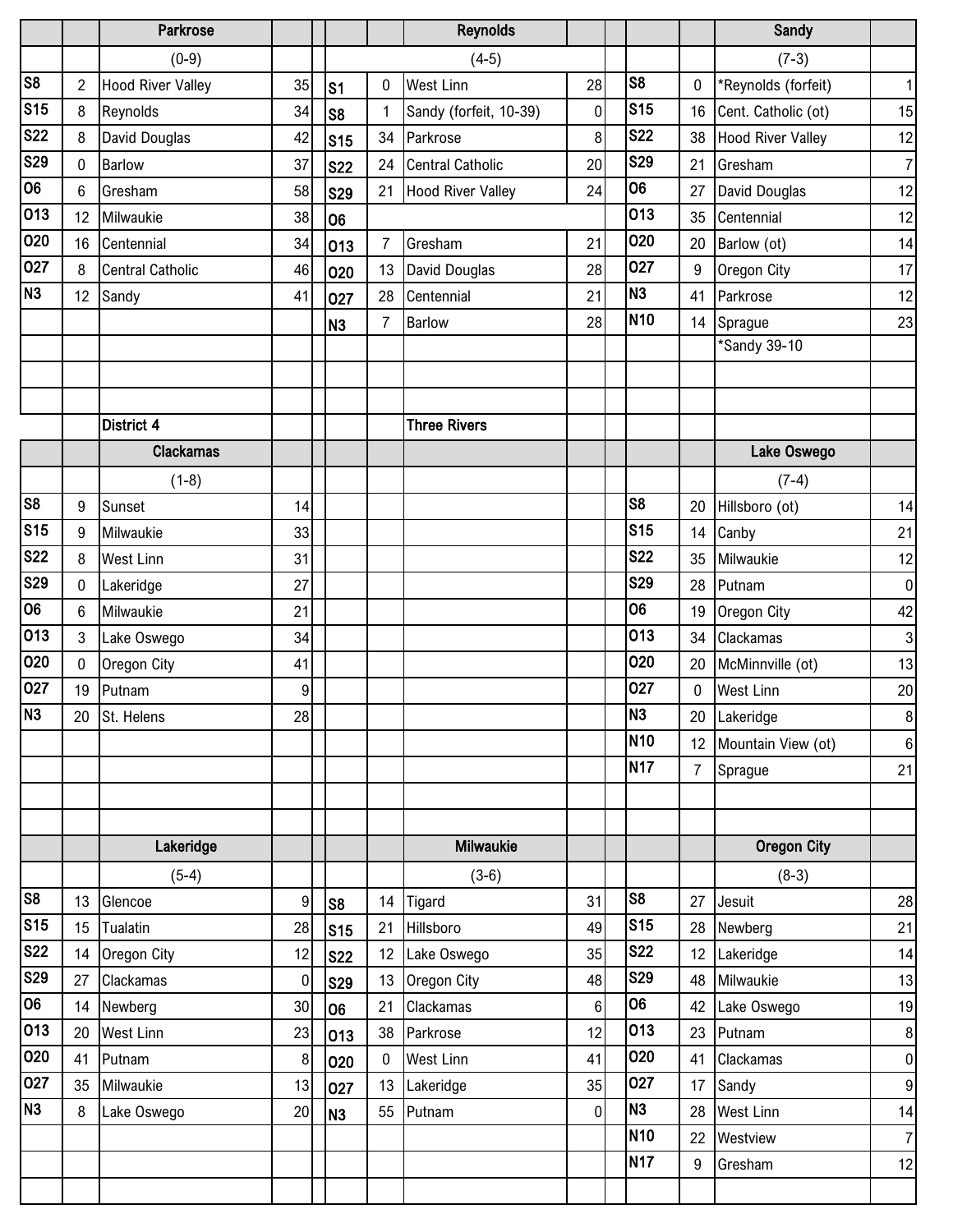|                         |                | Putnam               |                |                 |                |                              |                |                 |                 | <b>West Linn</b>     |                |
|-------------------------|----------------|----------------------|----------------|-----------------|----------------|------------------------------|----------------|-----------------|-----------------|----------------------|----------------|
|                         |                | $(2-7)$              |                |                 |                |                              |                |                 |                 | $(7-4)$              |                |
| $\overline{\text{S8}}$  | 12             | <b>Dallas</b>        | 78             |                 |                |                              |                | $\mathsf{S}$ 1  | 28              | Reynolds             | $\pmb{0}$      |
| S <sub>15</sub>         | 27             | Aloha                | 6              |                 |                |                              |                | S <sub>8</sub>  | 13              | Canby                | 20             |
| $\overline{\text{S}}22$ | 20             | The Dalles           | 16             |                 |                |                              |                | <b>S15</b>      | 10              | Westview             | 14             |
| <b>S29</b>              | $\mathbf 0$    | Lake Oswego          | 28             |                 |                |                              |                | <b>S22</b>      | 31              | Clackamas            | $\bf 6$        |
| 06                      | $\overline{7}$ | West Linn            | 34             |                 |                |                              |                | <b>S29</b>      | 34              | Putnam               | $\overline{7}$ |
| 013                     | 8              | Oregon City          | 23             |                 |                |                              |                | 06              | 23              | Lakeridge            | 20             |
| 020                     | 8              | Lakeridge            | 41             |                 |                |                              |                | 013             | 41              | Milwaukie            | $\overline{0}$ |
| 027                     | 9              | Clackamas            | 19             |                 |                |                              |                | 020             | 20              | Lake Oswego          | $\overline{0}$ |
| N <sub>3</sub>          | 0              | Milwaukie            | 55             |                 |                |                              |                | 027             | 14              | Oregon City          | 28             |
|                         |                |                      |                |                 |                |                              |                | N <sub>3</sub>  | 14              | Silverton            | 0              |
|                         |                |                      |                |                 |                |                              |                | <b>N10</b>      | 0               | Roseburg             | 21             |
|                         |                |                      |                |                 |                |                              |                |                 |                 |                      |                |
|                         |                |                      |                |                 |                |                              |                |                 |                 |                      |                |
|                         |                |                      |                |                 |                | <b>District 5 Midwestern</b> |                |                 |                 |                      |                |
|                         |                | Churchill            |                |                 |                |                              |                |                 |                 | <b>Cottage Grove</b> |                |
|                         |                | $(6-3)$              |                |                 |                |                              |                |                 |                 | $(0-9)$              |                |
| $\overline{\text{S8}}$  | 27             | South Eugene         | 14             |                 |                |                              |                | S <sub>8</sub>  | $\bf{0}$        | Sheldon              | 40             |
| S <sub>15</sub>         | $\overline{7}$ | Marshfield           | 39             |                 |                |                              |                | <b>S15</b>      | 0               | Springfield          | 31             |
| <b>S22</b>              | 27             | North Eugene         | 7              |                 |                |                              |                | <b>S22</b>      | $\overline{7}$  | Thurston             | 43             |
| S29                     | 18             | Sheldon              | 21             |                 |                |                              |                | <b>S29</b>      | $\overline{7}$  | North Bend           | 21             |
| 06                      | 13             | Thurston             | 39             |                 |                |                              |                | 06              | $6\phantom{1}6$ | Willamette           | 48             |
| 013                     | 26             | <b>Cottage Grove</b> | 6              |                 |                |                              |                | 013             | 8               | Churchill            | 26             |
| 020                     | 14             | Springfield          | 12             |                 |                |                              |                | 020             | 16              | Marshfield           | 53             |
| 027                     | 27             | Willamette           | 0              |                 |                |                              |                | 027             | 27              | North Eugene         | 33<br>T)       |
| N3                      |                | 28 North Bend        | 24             |                 |                |                              |                | N <sub>3</sub>  | 6               | South Eugene         | 26             |
|                         |                |                      |                |                 |                |                              |                |                 |                 |                      |                |
|                         |                |                      |                |                 |                |                              |                |                 |                 |                      |                |
|                         |                | Marshfield           |                |                 |                | North Bend                   |                |                 |                 | <b>North Eugene</b>  |                |
|                         |                | $(12-1)$             |                |                 |                | $(4-5)$                      |                |                 |                 | $(3-6)$              |                |
| S <sub>8</sub>          | 22             | Thurston             | 15             | S8              | 34             | Springfield                  | 27             | S <sub>8</sub>  | 0               | Willamette           | 43             |
| S <sub>15</sub>         | 39             | Churchill            | 7              | S <sub>15</sub> | $\pmb{0}$      | Thurston                     | 52             | S <sub>15</sub> | 28              | South Eugene         | 14             |
| <b>S22</b>              | 42             | North Bend           | 7              | <b>S22</b>      | $\overline{7}$ | Marshfield                   | 42             | <b>S22</b>      | $\overline{7}$  | Churchill            | 27             |
| <b>S29</b>              | 68             | North Eugene         | 12             | <b>S29</b>      | 21             | <b>Cottage Grove</b>         | $\overline{7}$ | <b>S29</b>      | 12              | Marshfield           | 68             |
| 06                      | 21             | Sheldon              | $\overline{7}$ | 06              | 27             | South Eugene                 | 12             | 06              | 16              | Springfield          | $6 \mid$       |
| 013                     | 48             | Springfield          | 14             | 013             | 35             | North Eugene                 | 14             | 013             | 14              | North Bend           | 35             |
| 020                     | 53             | <b>Cottage Grove</b> | 16             | 020             | 12             | Willamette                   | 41             | 020             | 12              | Willamette           | 41             |
| 027                     | 33             | South Eugene         | 6              | 027             | 0              | Sheldon                      | 24             | 027             | 33              | Cottage Grove (ot)   | 27             |
| N3                      | 42             | Willamette           | 0              | N <sub>3</sub>  | 24             | Churchill                    | 28             | N <sub>3</sub>  | 12              | Thurston             | 29             |
| <b>N10</b>              | 21             | North Medford        | 14             |                 |                |                              |                |                 |                 |                      |                |
| <b>N17</b>              | $\, 8$         | Glencoe              | 6              |                 |                |                              |                |                 |                 |                      |                |
| <b>N24</b>              | 21             | Sprague              | $\mathbf 0$    |                 |                |                              |                |                 |                 |                      |                |
| D1                      | $\overline{7}$ | Roseburg             | 35             |                 |                |                              |                |                 |                 |                      |                |
|                         |                |                      |                |                 |                |                              |                |                 |                 |                      |                |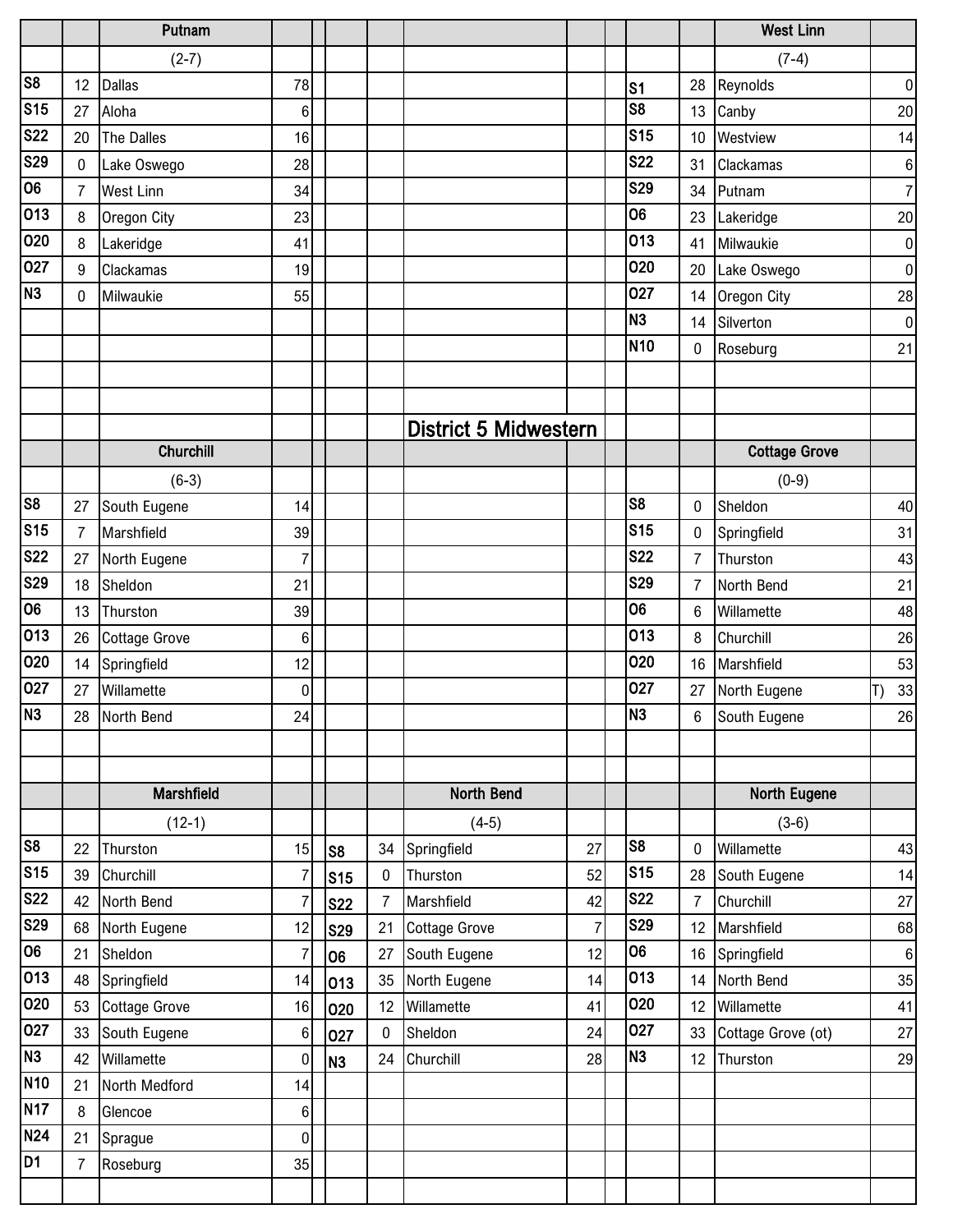|                |                | Sherldon             |                |                 |           | <b>South Eugene</b>  |    |                 |                  | Springfield          |                  |
|----------------|----------------|----------------------|----------------|-----------------|-----------|----------------------|----|-----------------|------------------|----------------------|------------------|
|                |                | $(8-4)$              |                |                 |           | $(2-7)$              |    |                 |                  | $(1-8)$              |                  |
| S <sub>8</sub> | 40             | <b>Cottage Grove</b> | $\pmb{0}$      | S <sub>8</sub>  | 14        | Churchill            | 27 | S <sub>8</sub>  | 27               | North Bend           | 34               |
| <b>S15</b>     | $\mathbf{3}$   | Willamette           | 22             | S <sub>15</sub> | 14        | North Eugene         | 28 | <b>S15</b>      | 31               | <b>Cottage Grove</b> | $\pmb{0}$        |
| <b>S22</b>     | 28             | South Eugene         | $\mathbf 0$    | <b>S22</b>      | $\pmb{0}$ | Sheldon              | 28 | <b>S22</b>      | $\pmb{0}$        | Willamette           | 48               |
| <b>S29</b>     | 21             | Churchill            | 18             | <b>S29</b>      | 28        | Springfield          | 0  | <b>S29</b>      | $\pmb{0}$        | South Eugene         | 28               |
| 06             | 7              | Marshfield           | 21             | 06              | 12        | North Bend           | 27 | 06              | $\,6$            | North Eugene         | $16\,$           |
| 013            | 6              | Thurston             | 14             | 013             | 14        | Willamette           | 42 | 013             | 14               | Marshfield           | 48               |
| 020            | 35             | North Eugene         | $\pmb{0}$      | 020             | 7         | Thurston             | 28 | 020             | 12               | Churchill            | 14               |
| 027            | 24             | North Bend           | $\pmb{0}$      | 027             | $\,6$     | Marshfield           | 33 | 027             | $\boldsymbol{0}$ | Thurston             | 39               |
| N <sub>3</sub> | 29             | Springfield          | 0              | N <sub>3</sub>  | 26        | <b>Cottage Grove</b> | 6  | N <sub>3</sub>  | $\boldsymbol{0}$ | Sheldon              | 29               |
| <b>N10</b>     | 14             | Crescent Valley (ot) | 6              |                 |           |                      |    |                 |                  |                      |                  |
| <b>N17</b>     | 14             | Roosevelt            | 0              |                 |           |                      |    |                 |                  |                      |                  |
| N24            | $\overline{7}$ | Roseburg             | 28             |                 |           |                      |    |                 |                  |                      |                  |
|                |                |                      |                |                 |           |                      |    |                 |                  |                      |                  |
|                |                |                      |                |                 |           |                      |    |                 |                  |                      |                  |
|                |                | <b>Thurston</b>      |                |                 |           |                      |    |                 |                  | Willamette           |                  |
|                |                | $(11-2)$             |                |                 |           |                      |    |                 |                  | $(7-3)$              |                  |
| S <sub>8</sub> | 15             | Marshfield           | 22             |                 |           |                      |    | S <sub>8</sub>  | 43               | North Eugene         | $\pmb{0}$        |
| <b>S15</b>     | 52             | North Bend           | $\pmb{0}$      |                 |           |                      |    | <b>S15</b>      | 22               | Sheldon              | $\mathbf{3}$     |
| <b>S22</b>     | 43             | <b>Cottage Grove</b> | $\overline{7}$ |                 |           |                      |    | <b>S22</b>      | 48               | Springfield          | $\pmb{0}$        |
| <b>S29</b>     | 20             | Willamette           | 22             |                 |           |                      |    | <b>S29</b>      | 22               | Thurston             | $20\,$           |
| 06             | 39             | Churchill            | 13             |                 |           |                      |    | 06              | 48               | <b>Cottage Grove</b> | $\boldsymbol{6}$ |
| 013            | 14             | Sheldon              | $6\phantom{1}$ |                 |           |                      |    | 013             | 42               | South Eugene         | 14               |
| 020            | 28             | South Eugene         | $\overline{7}$ |                 |           |                      |    | 020             | 41               | North Bend           | 12               |
| 027            | 39             | Springfield          | $\pmb{0}$      |                 |           |                      |    | 027             | $\boldsymbol{0}$ | Churchill            | 27               |
| N3             |                | 29 North Eugene      | 12             |                 |           |                      |    | N <sub>3</sub>  | $\pmb{0}$        | Marshfield           | 42               |
| <b>N10</b>     | 23             | Lebanon              | $\pmb{0}$      |                 |           |                      |    | N <sub>10</sub> | $\overline{7}$   | Eagle Point (ot)     | 10               |
| <b>N17</b>     |                | 22 Ashland           | $\,6$          |                 |           |                      |    |                 |                  |                      |                  |
| N24            | 21             | Gresham (ot)         | 14             |                 |           |                      |    |                 |                  |                      |                  |
| D <sub>1</sub> | 18             | Eagle Point          | 21             |                 |           |                      |    |                 |                  |                      |                  |
|                |                |                      |                |                 |           |                      |    |                 |                  |                      |                  |
|                |                |                      |                |                 |           |                      |    |                 |                  |                      |                  |
|                |                |                      |                |                 |           |                      |    |                 |                  |                      |                  |
|                |                |                      |                |                 |           |                      |    |                 |                  |                      |                  |
|                |                |                      |                |                 |           |                      |    |                 |                  |                      |                  |
|                |                |                      |                |                 |           |                      |    |                 |                  |                      |                  |
|                |                |                      |                |                 |           |                      |    |                 |                  |                      |                  |
|                |                |                      |                |                 |           |                      |    |                 |                  |                      |                  |
|                |                |                      |                |                 |           |                      |    |                 |                  |                      |                  |
|                |                |                      |                |                 |           |                      |    |                 |                  |                      |                  |
|                |                |                      |                |                 |           |                      |    |                 |                  |                      |                  |
|                |                |                      |                |                 |           |                      |    |                 |                  |                      |                  |
|                |                |                      |                |                 |           |                      |    |                 |                  |                      |                  |
|                |                |                      |                |                 |           |                      |    |                 |                  |                      |                  |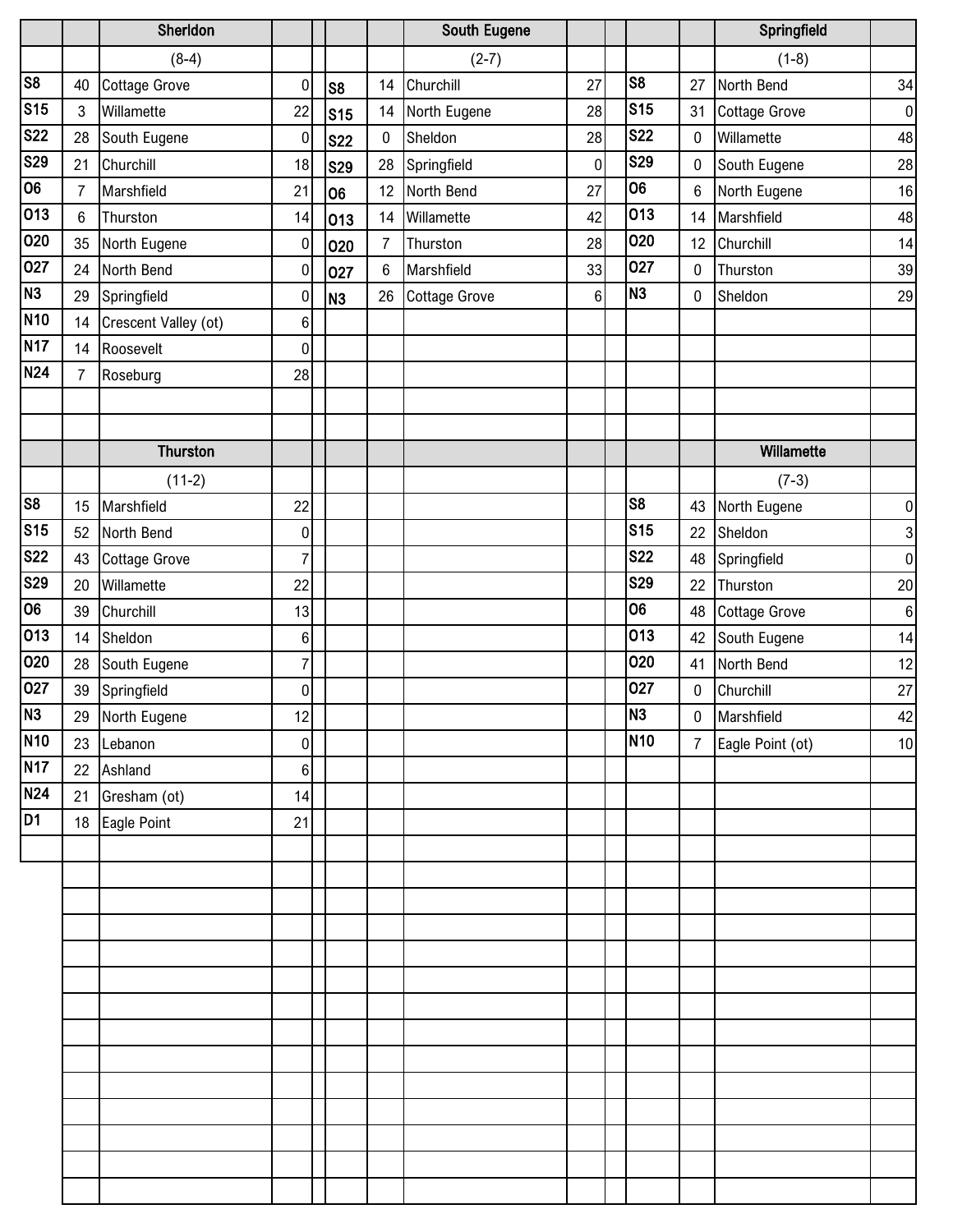|                        |                |                      |                  | <b>District 6 Southern Oregon</b> |                |                      |                |                 |    |                      |                  |
|------------------------|----------------|----------------------|------------------|-----------------------------------|----------------|----------------------|----------------|-----------------|----|----------------------|------------------|
|                        |                | Ashland              |                  |                                   |                | <b>Crater</b>        |                |                 |    | <b>Eagle Point</b>   |                  |
|                        |                | $(9-2)$              |                  |                                   |                | $(4-5)$              |                |                 |    | $(11-3)$             |                  |
| S <sub>8</sub>         | 37             | Eagle Point          | 22               | S <sub>8</sub>                    | 27             | <b>Mountain View</b> | $\overline{7}$ | S <sub>8</sub>  | 22 | Ashland              | 37               |
| S <sub>15</sub>        | 52             | Klamath Union        | 7                | <b>S15</b>                        | 0              | Roseburg             | 14             | S <sub>15</sub> | 28 | South Medford        | $\overline{7}$   |
| <b>S22</b>             | 14             | <b>Grants Pass</b>   | 10               | <b>S22</b>                        | 25             | North Medford        | 12             | <b>S22</b>      | 27 | Mazama               | 12               |
| <b>S29</b>             | 32             | Redmond              | 18               | <b>S29</b>                        | 13             | Eagle Point          | 40             | <b>S29</b>      | 40 | Crater               | 13               |
| 06                     | 33             | South Medford        | 7                | 06                                | 62             | Klamath Union        | $\mathbf 0$    | 06              | 13 | Roseburg             | 35               |
| 013                    | 43             | Mazama               | 8                | 013                               | 0              | <b>Grants Pass</b>   | 38             | 013             | 24 | North Medford        | $\pmb{0}$        |
| 020                    | 29             | Crater               | 13               | 020                               | 13             | Ashland              | 29             | 020             | 46 | <b>Crook County</b>  | $\boldsymbol{6}$ |
| 027                    | $\overline{7}$ | Roseburg             | 35               | 027                               | 18             | South Medford        | 20             | 027             | 42 | Klamath Union        | $\pmb{0}$        |
| N <sub>3</sub>         | 28             | North Medford        | 14               | N <sub>3</sub>                    | 56             | Mazama               | 14             | N <sub>3</sub>  | 27 | <b>Grants Pass</b>   | $\overline{7}$   |
| <b>N10</b>             | 41             | Canby                | 23               |                                   |                |                      |                | <b>N10</b>      | 10 | Willamette (ot)      | $\overline{7}$   |
| N <sub>17</sub>        | 6              | Thurston             | 22               |                                   |                |                      |                | <b>N17</b>      | 16 | Tualatin             | $\pmb{0}$        |
|                        |                |                      |                  |                                   |                |                      |                | <b>N24</b>      | 13 | Bend                 | $\pmb{0}$        |
|                        |                |                      |                  |                                   |                |                      |                | $\overline{D1}$ | 21 | Thurston             | 18               |
|                        |                |                      |                  |                                   |                |                      |                | D <sub>8</sub>  | 12 | Roseburg             | 17               |
|                        |                |                      |                  |                                   |                |                      |                |                 |    |                      |                  |
|                        |                | <b>Grants Pass</b>   |                  |                                   |                | <b>Klamath Union</b> |                |                 |    | Mazama               |                  |
|                        |                | $(5-4)$              |                  |                                   |                | $(0-9)$              |                |                 |    | $(1-8)$              |                  |
| $\overline{\text{S8}}$ | 49             | Klamath Union        | 7                | s <sub>1</sub>                    | 12             | Henley               | 28             | S <sub>8</sub>  | 0  | Roseburg             | 26               |
| S <sub>15</sub>        | 49             | <b>Mountain View</b> | 7                | S <sub>8</sub>                    | $\overline{7}$ | <b>Grants Pass</b>   | 49             | <b>S15</b>      | 14 | North Medford        | 53               |
| <b>S22</b>             | 10             | Ashland              | 14               | S <sub>15</sub>                   | $\overline{7}$ | Ashland              | 52             | <b>S22</b>      | 12 | Eagle Point          | 27               |
| <b>S29</b>             | 28             | South Medford        | $\mathbf 0$      | <b>S22</b>                        | $\pmb{0}$      | South Medford        | 41             | <b>S29</b>      | 30 | Klamath Union        | 24               |
| 06                     | 49             | Mazama               | 0                | <b>S29</b>                        | 24             | Mazama               | 30             | 06              | 0  | <b>Grants Pass</b>   | 49               |
| 013                    | 38             | Crater               | $\boldsymbol{0}$ | 06                                | 0              | Crater               | 62             | 013             | 8  | Ashland              | 43               |
| 020                    | 20             | Roseburg             | 27               | 013                               | $\pmb{0}$      | Roseburg             | 56             | 020             |    | 16 South Medford     | 36               |
| 027                    | 24             | North Medford        | 30               | 020                               | 14             | Medford              | 54             | 027             | 8  | <b>Mountain View</b> | 40               |
| N3                     | $\overline{7}$ | Eagle Point          | 27               | 027                               | $\mathbf 0$    | Eagle Point          | 42             | N <sub>3</sub>  | 14 | Crater               | 56               |
|                        |                |                      |                  |                                   |                |                      |                |                 |    |                      |                  |
|                        |                |                      |                  |                                   |                |                      |                |                 |    |                      |                  |
|                        |                |                      |                  |                                   |                |                      |                |                 |    |                      |                  |
|                        |                |                      |                  |                                   |                |                      |                |                 |    |                      |                  |
|                        |                |                      |                  |                                   |                |                      |                |                 |    |                      |                  |
|                        |                |                      |                  |                                   |                |                      |                |                 |    |                      |                  |
|                        |                |                      |                  |                                   |                |                      |                |                 |    |                      |                  |
|                        |                |                      |                  |                                   |                |                      |                |                 |    |                      |                  |
|                        |                |                      |                  |                                   |                |                      |                |                 |    |                      |                  |
|                        |                |                      |                  |                                   |                |                      |                |                 |    |                      |                  |
|                        |                |                      |                  |                                   |                |                      |                |                 |    |                      |                  |
|                        |                |                      |                  |                                   |                |                      |                |                 |    |                      |                  |
|                        |                |                      |                  |                                   |                |                      |                |                 |    |                      |                  |
|                        |                |                      |                  |                                   |                |                      |                |                 |    |                      |                  |
|                        |                |                      |                  |                                   |                |                      |                |                 |    |                      |                  |
|                        |                |                      |                  |                                   |                |                      |                |                 |    |                      |                  |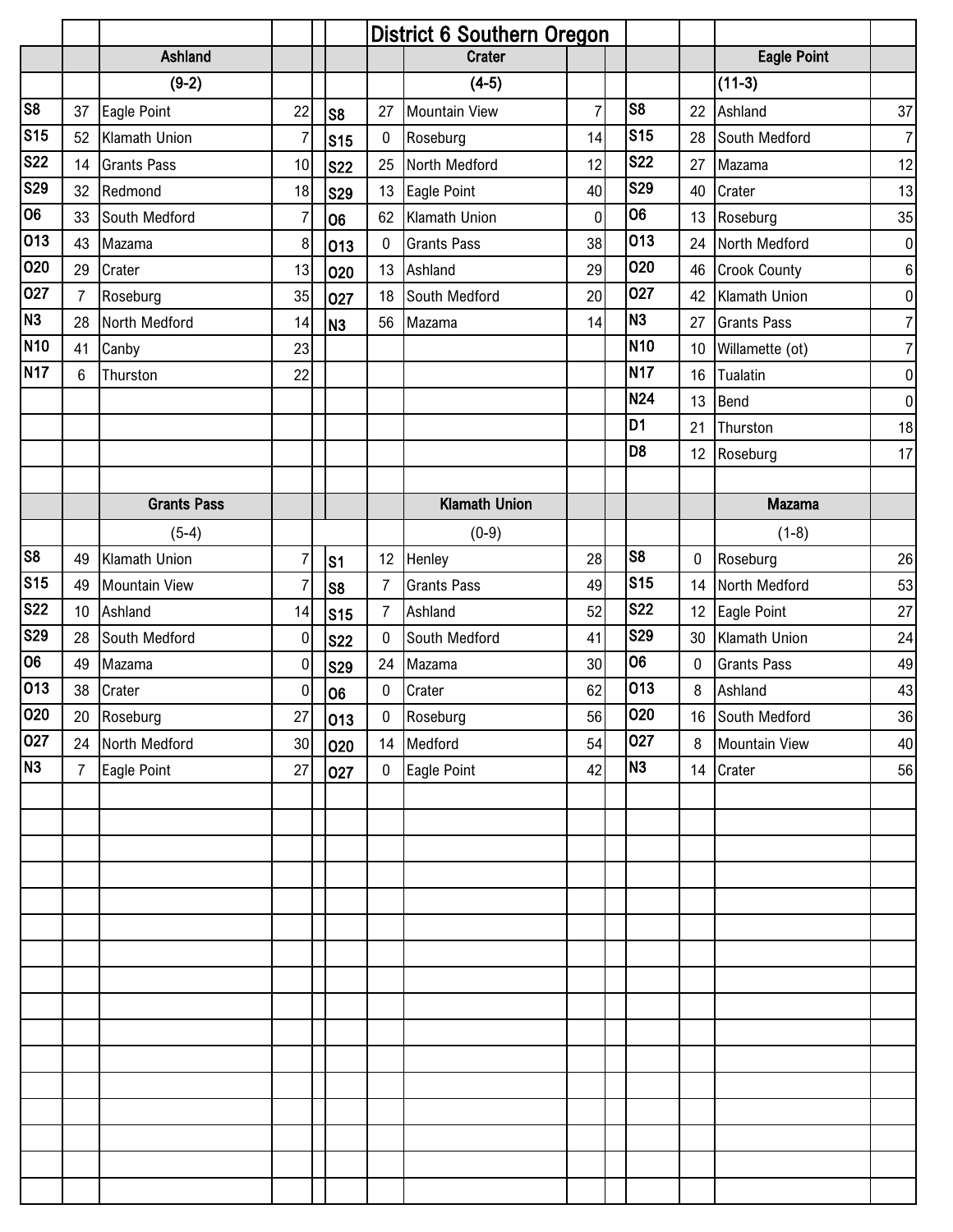|                 |                | <b>North Medford</b> |                |                 |    | Roseburg              |                |                        |                | <b>South Medford</b> |                |
|-----------------|----------------|----------------------|----------------|-----------------|----|-----------------------|----------------|------------------------|----------------|----------------------|----------------|
|                 |                | $(4-6)$              |                |                 |    | $(14-0)$              |                |                        |                | $(3-6)$              |                |
| S <sub>8</sub>  | 28             | South Medford        | 21             | S <sub>8</sub>  | 26 | Mazama                | 0              | S1                     | 6              | Redmond              | 13             |
| S <sub>15</sub> | 53             | Mazama               | 14             | S <sub>15</sub> | 14 | Crater                | 0              | $\overline{\text{S8}}$ | 21             | North Medford        | 28             |
| <b>S22</b>      | 12             | Crater               | 25             | <b>S22</b>      | 31 | Hermiston             | 0              | S <sub>15</sub>        | $\overline{7}$ | Eagle Point          | 28             |
| <b>S29</b>      | 26             | Roseburg             | 41             | <b>S29</b>      | 41 | North Medford         | 26             | <b>S22</b>             | 41             | Klamath Union        | $\overline{0}$ |
| 06              | 22             | Bend                 | 43             | 06              | 35 | Eagle Point           | 13             | <b>S29</b>             | 0              | <b>Grants Pass</b>   | 28             |
| 013             | $\mathbf 0$    | Eagle Point          | 24             | 013             | 56 | Klamath Union         | 0              | 06                     | $\overline{7}$ | Ashland              | 33             |
| 020             | 54             | <b>Klamath Union</b> | 14             | 020             | 27 | <b>Grants Pass</b>    | 20             | 013                    |                |                      |                |
| 027             | 30             | <b>Grants Pass</b>   | 24             | 027             | 35 | Ashland               | $\overline{7}$ | 020                    | 36             | Mazama               | 16             |
| N <sub>3</sub>  | 14             | Ashland              | 28             | N <sub>3</sub>  | 21 | South Medford         | 14             | 027                    | 20             | Crater               | 18             |
| N <sub>10</sub> | 14             | Marshfield           | 21             | N <sub>10</sub> | 18 | Pendleton             | $\overline{7}$ | N <sub>3</sub>         | 14             | Roseburg             | 21             |
|                 |                |                      |                | N <sub>17</sub> | 21 | <b>West Linn</b>      | 0              |                        |                |                      |                |
|                 |                |                      |                | N24             | 28 | Sheldon               | 7              |                        |                |                      |                |
|                 |                |                      |                | D <sub>1</sub>  | 35 | Marshfield            | 7              |                        |                |                      |                |
|                 |                |                      |                | D <sub>8</sub>  | 17 | Eagle Point           | 12             |                        |                |                      |                |
|                 |                |                      |                |                 |    |                       |                |                        |                |                      |                |
|                 |                |                      |                |                 |    | <b>District 7 IMC</b> |                |                        |                |                      |                |
|                 |                | <b>Bend</b>          |                |                 |    |                       |                |                        |                | <b>Crook County</b>  |                |
|                 |                | $(10-2)$             |                |                 |    |                       |                |                        |                | $(0-9)$              |                |
| S8              | 18             | Silverton            | 27             | S <sub>8</sub>  |    |                       |                | S <sub>8</sub>         | 8              | McMinnville          | 29             |
| S <sub>15</sub> | 21             | Glencoe              | 20             | S <sub>15</sub> |    |                       |                | <b>S15</b>             | 6              | <b>Burns</b>         | 48             |
| <b>S22</b>      | 35             | <b>Mountain View</b> | 22             | <b>S22</b>      |    |                       |                | <b>S22</b>             | 0              | Redmond              | 34             |
| <b>S29</b>      | 40             | La Grande            | 12             | <b>S29</b>      |    |                       |                | <b>S29</b>             | 12             | Mountain View        | 28             |
| 06              | 43             | North Medford        | 22             | 06              |    |                       |                | 06                     | 13             | Hermiston            | 34             |
| 013             | 43             | <b>Crook County</b>  | 12             | 013             |    |                       |                | 013                    | 12             | Bend                 | 43             |
| 020             | 34             | Hermiston            | $\overline{0}$ | 020             |    |                       |                | 020                    | $\,6\,$        | Eagle Point          | 46             |
| 027             | 43             | Pendleton            | 20             | 027             |    |                       |                | 027                    | 14             | La Grande            | 27             |
| N3              | 40             | Redmond              | 18             | N <sub>3</sub>  |    |                       |                | N <sub>3</sub>         | 14             | Pendleton            | 35             |
| <b>N10</b>      | 27             | <b>Barlow</b>        | $\mathbf 0$    |                 |    |                       |                |                        |                |                      |                |
| N <sub>17</sub> | 49             | Jesuit               | 36             |                 |    |                       |                |                        |                |                      |                |
| N <sub>24</sub> | $\mathbf 0$    | Eagle Point          | 13             |                 |    |                       |                |                        |                |                      |                |
|                 |                |                      |                |                 |    |                       |                |                        |                |                      |                |
|                 |                | Hermiston            |                |                 |    | La Grande             |                |                        |                | <b>Mountain View</b> |                |
|                 |                | $(1-8)$              |                |                 |    | $(3-5)$               |                |                        |                | $(6-4)$              |                |
| S8              | $\overline{7}$ | Newberg              | 45             | S <sub>8</sub>  | 13 | Clarkston (WA)        | 0              | S <sub>8</sub>         | $\overline{7}$ | Crater               | 27             |
| S <sub>15</sub> | 6              | <b>Baker</b>         | 35             | S <sub>15</sub> | 22 | Ontario               | 34             | S <sub>15</sub>        | $\overline{7}$ | <b>Grants Pass</b>   | 49             |
| <b>S22</b>      | 0              | Roseburg             | 31             | <b>S22</b>      | 0  | Pendleton             | 34             | <b>S22</b>             | 22             | Bend                 | 35             |
| <b>S29</b>      | 20             | Pendleton            | 50             | <b>S29</b>      | 12 | Bend                  | 40             | <b>S29</b>             | 28             | <b>Crook County</b>  | 12             |
| 06              | 34             | <b>Crook County</b>  | 13             | 06              | 14 | <b>Mountain View</b>  | 17             | 06                     | 17             | La Grande            | 14             |
| 013             | 15             | La Grande            | 38             | 013             | 38 | Hermiston             | 15             | 013                    | 40             | Redmond              | 12             |
| 020             | $\mathbf 0$    | Bend                 | 34             | 020             | 14 | Redmond               | 31             | 020                    | 22             | Pendleton            | 7              |
| 027             | 13             | Redmond              | 49             | 027             | 27 | <b>Crook County</b>   | 14             | 027                    | 40             | Klamath Union        | 8 <sup>1</sup> |
| N <sub>3</sub>  | 25             | <b>Mountain View</b> | 28             | N <sub>3</sub>  |    |                       |                | N <sub>3</sub>         | 28             | Hermiston            | 25             |
|                 |                |                      |                |                 |    |                       |                | N <sub>10</sub>        | 6              | Lake Oswego (ot)     | 12             |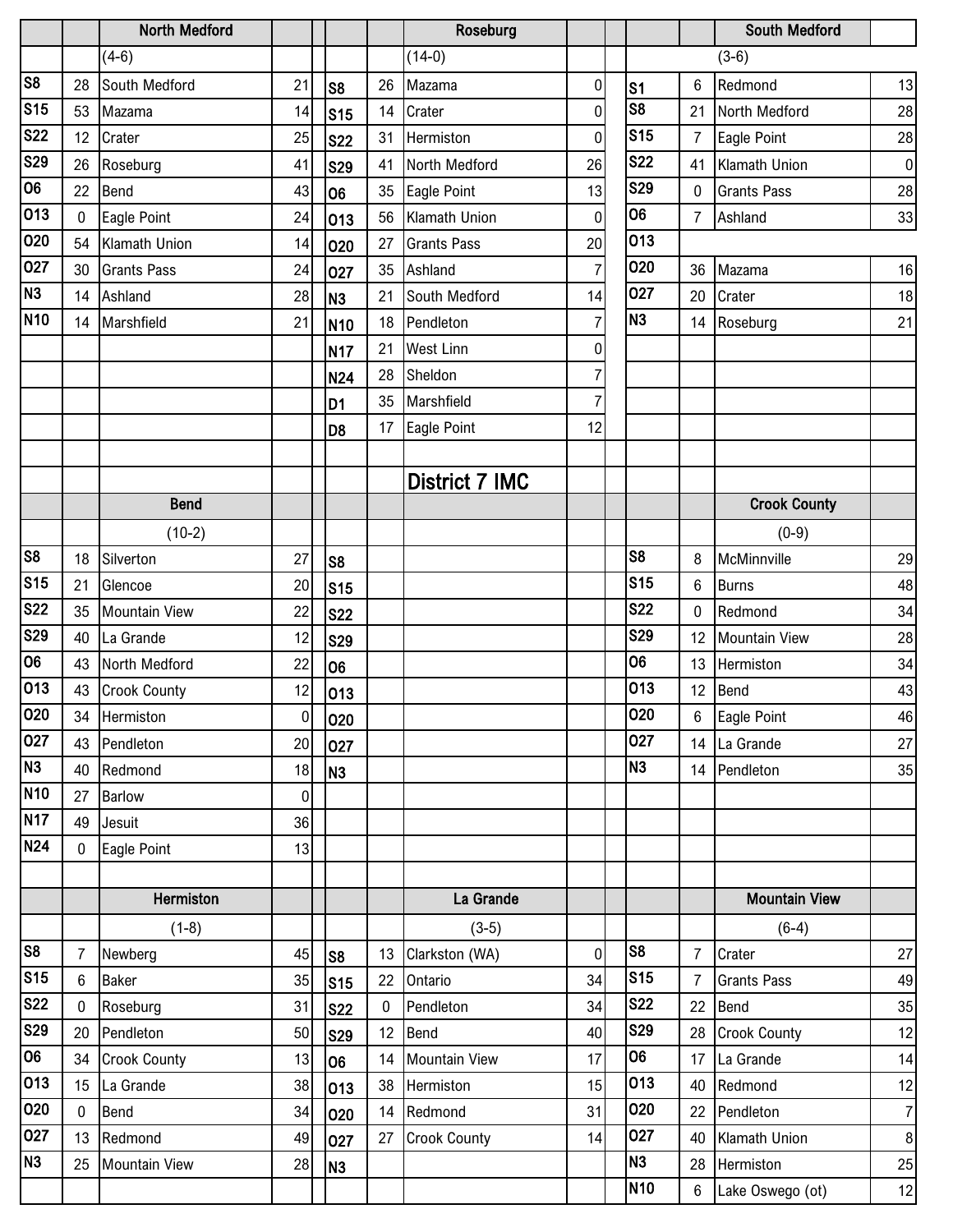|                         |                | Pendleton               |                |                 |                |                          |                |                 |                | Redmond                |                |
|-------------------------|----------------|-------------------------|----------------|-----------------|----------------|--------------------------|----------------|-----------------|----------------|------------------------|----------------|
|                         |                | $(6-4)$                 |                |                 |                |                          |                |                 |                | $(5-4)$                |                |
| s <sub>8</sub>          | 20             | <b>Central Catholic</b> | $\mathbf 0$    |                 |                |                          |                | S <sub>1</sub>  | 13             | South Medford          | $\,6\,$        |
| S <sub>15</sub>         | 34             | The Dalles              | 8              |                 |                |                          |                | S <sub>8</sub>  | 42             | Beaverton              | 14             |
| <b>S22</b>              | 34             | La Grande               | $\mathbf 0$    |                 |                |                          |                | <b>S15</b>      |                |                        |                |
| S <sub>29</sub>         | 50             | Hermiston               | 20             |                 |                |                          |                | <b>S22</b>      | 34             | <b>Crook County</b>    | $\overline{0}$ |
| $\overline{00}$         | 29             | Redmond                 | $\overline{7}$ |                 |                |                          |                | <b>S29</b>      | 18             | Ashland                | 32             |
| 013                     | 27             | Pasco (WA)              | 42             |                 |                |                          |                | 06              | $\overline{7}$ | Pendleton              | 29             |
| 020                     | $\overline{7}$ | <b>Mountain View</b>    | 22             |                 |                |                          |                | 013             | 12             | <b>Mountain View</b>   | 40             |
| 027                     | 20             | Bend                    | 43             |                 |                |                          |                | 020             | 31             | La Grande              | 14             |
| N3                      | 35             | <b>Crook County</b>     | 14             |                 |                |                          |                | 027             | 49             | Hermiston              | 13             |
| N <sub>10</sub>         | $\overline{7}$ | Roseburg                | 18             |                 |                |                          |                | N <sub>3</sub>  | 18             | Bend                   | 40             |
|                         |                |                         |                |                 |                |                          |                |                 |                |                        |                |
|                         |                |                         |                |                 |                |                          |                |                 |                |                        |                |
|                         |                |                         |                |                 |                | <b>District 8 Valley</b> |                |                 |                |                        |                |
|                         |                | <b>Corvallis</b>        |                |                 |                |                          |                |                 |                | <b>Crescent Valley</b> |                |
|                         |                | $(2-7)$                 |                |                 |                |                          |                |                 |                | $(7-3)$                |                |
| $\overline{\text{S8}}$  | 19             | South Albany            | 41             |                 |                |                          |                | S <sub>8</sub>  | 14             | <b>West Albany</b>     | 25             |
| S <sub>15</sub>         | 8              | <b>Crescent Valley</b>  | 36             |                 |                |                          |                | S <sub>15</sub> | 36             | Corvallis              | 8              |
| <b>S22</b>              | $\overline{7}$ | McNary                  | 29             |                 |                |                          |                | <b>S22</b>      | 28             | North Salem            | 19             |
| <b>S29</b>              | 14             | Lebanon                 | 28             |                 |                |                          |                | <b>S29</b>      | 14             | Sprague                | $\overline{0}$ |
| 06                      | 23             | <b>West Albany</b>      | 14             |                 |                |                          |                | 06              | 35             | South Salem            | 14             |
| 013                     | 8              | McKay                   | 26             |                 |                |                          |                | 013             | 34             | South Albany           | 14             |
| 020                     | 20             | North Salem             | 22             |                 |                |                          |                | 020             | 36             | McKay                  | 21             |
| 027                     | 21             | Sprague                 | 14             |                 |                |                          |                | 027             | 21             | McNary                 | $\pmb{0}$      |
| $\overline{M}$          | 26             | South Salem             | 36             |                 |                |                          |                | <b>N3</b>       | 21             | Lebanon (ot)           | 27             |
|                         |                |                         |                |                 |                |                          |                | <b>N10</b>      | 6              | Sheldon (ot)           | 14             |
|                         |                |                         |                |                 |                |                          |                |                 |                |                        |                |
|                         |                |                         |                |                 |                |                          |                |                 |                |                        |                |
|                         |                | Lebanon                 |                |                 |                | <b>McKay</b>             |                |                 |                | <b>McNary</b>          |                |
|                         |                | $(7-3)$                 |                |                 |                | $(6-4)$                  |                |                 |                | $(6-3)$                |                |
| S <sub>8</sub>          | 28             | McNary                  | 31             | S8              | $\overline{7}$ | Sprague                  | 31             | S <sub>8</sub>  | 31             | Lebanon                | 28             |
| S <sub>15</sub>         | 14             | McKay                   | 0              | S <sub>15</sub> | $\pmb{0}$      | Lebanon                  | 14             | S <sub>15</sub> | 36             | West Albany            | 14             |
| <b>S22</b>              | 9              | West Albany             | 8              | <b>S22</b>      | 35             | South Salem              | 14             | <b>S22</b>      | 29             | Corvallis              | 7              |
| $\overline{\text{S}29}$ | 28             | Corvallis               | 14             | <b>S29</b>      | 34             | <b>West Albany</b>       | 21             | <b>S29</b>      | 27             | North Salem            | 13             |
| 06                      | 24             | North Salem             | 8              | lo6             | 24             | South Albany             | 21             | $\overline{06}$ | 21             | Sprague                | 43             |
| 013                     | 14             | Sprague                 | 26             | 013             | 26             | Corvallis                | 8              | 013             | 33             | South Salem            | 26             |
| 020                     | 28             | South Salem (ot)        | 21             | 020             | 21             | <b>Crescent Valley</b>   | 36             | 020             | 30             | South Albany           | 15             |
| 027                     | 21             | South Albany            | $\bf{0}$       | 027             | 17             | North Salem              | $\overline{7}$ | 027             | 0              | <b>Crescent Valley</b> | 21             |
| N3                      | 27             | Crescent Valley (ot)    | 21             | N <sub>3</sub>  | 48             | McNary (ot)              | 47             | N <sub>3</sub>  | 47             | McKay (ot)             | 48             |
| <b>N10</b>              | 8              | Lakeerdige              | 33             | N <sub>10</sub> | 13             | Silverton                | 20             |                 |                |                        |                |
|                         |                |                         |                |                 |                |                          |                |                 |                |                        |                |
|                         |                |                         |                |                 |                |                          |                |                 |                |                        |                |
|                         |                |                         |                |                 |                |                          |                |                 |                |                        |                |
|                         |                |                         |                |                 |                |                          |                |                 |                |                        |                |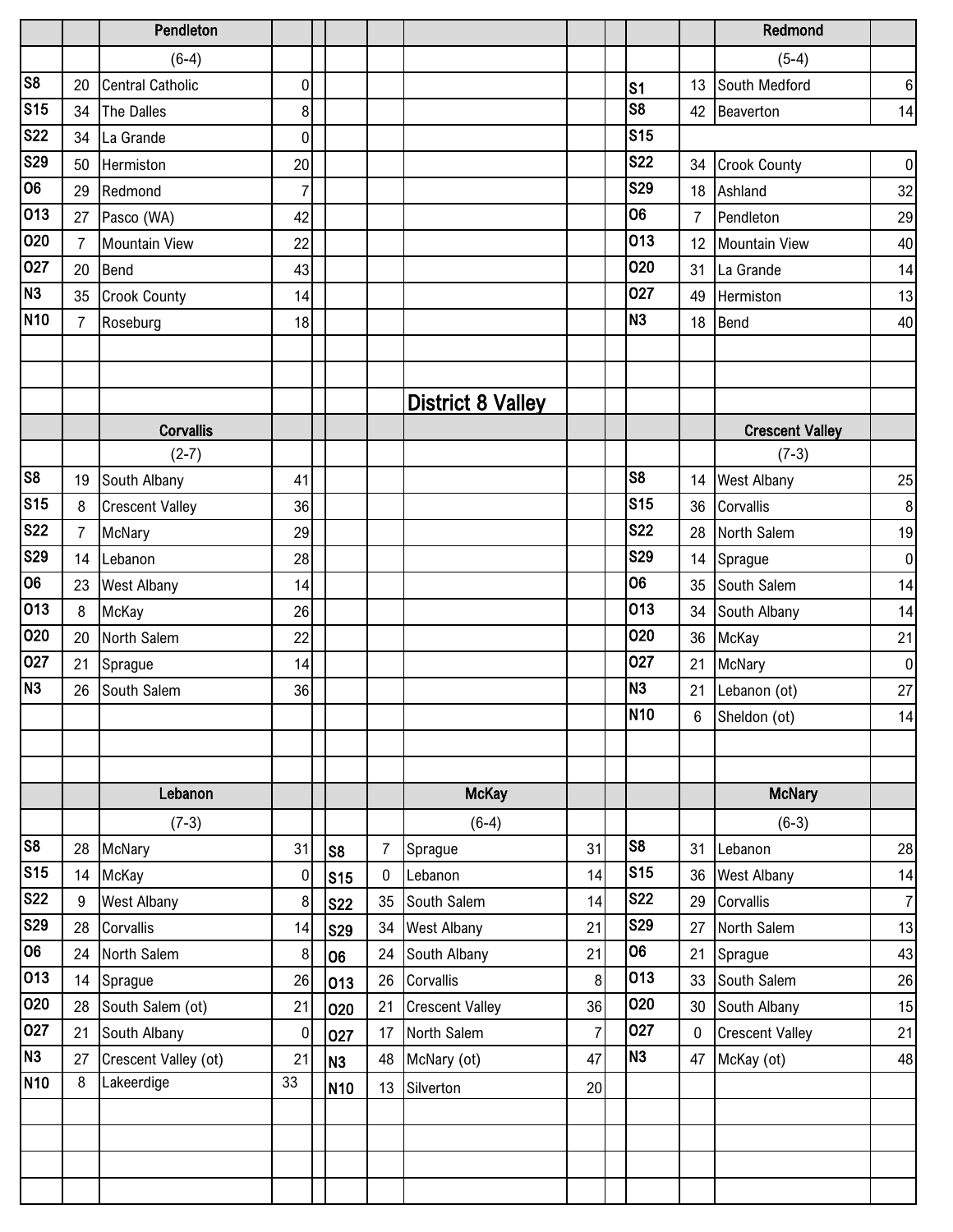|                         |                | North Salem            |                |                 |           | South Albany           |    |                 |                | South Salem            |                |
|-------------------------|----------------|------------------------|----------------|-----------------|-----------|------------------------|----|-----------------|----------------|------------------------|----------------|
|                         |                | $(1-8)$                |                |                 |           | $(5-4)$                |    |                 |                | $(3-6)$                |                |
| $\overline{\text{S8}}$  | 16             | South Salem            | 41             | S8              | 41        | Corvallis              | 19 | S <sub>8</sub>  | 41             | North Salem            | 16             |
| s <sub>15</sub>         | 21             | South Albany           | 34             | s <sub>15</sub> | 34        | North Salem            | 21 | <b>S15</b>      | 13             | Sprague                | 35             |
| <b>S22</b>              | 19             | <b>Crescent Valley</b> | 28             | <b>S22</b>      | 21        | Sprague                | 13 | <b>S22</b>      | 14             | McKay                  | 35             |
| S <sub>29</sub>         | 13             | McNary                 | 27             | <b>S29</b>      | 28        | South Salem            | 7  | <b>S29</b>      | $\overline{7}$ | South Albany           | 28             |
| 06                      | 8              | Lebanon                | 24             | 106             | 21        | McKay                  | 24 | 06              | 14             | <b>Crescent Valley</b> | 35             |
| $\overline{013}$        | $\mathbf 0$    | <b>West Albany</b>     | 26             | 013             | 14        | <b>Crescent Valley</b> | 34 | 013             | 26             | McNary                 | 33             |
| 020                     | 22             | Corvallis              | 20             | 020             | 15        | McNary                 | 30 | 020             | 21             | Lebanon                | DT) 28         |
| 027                     | $\overline{7}$ | McKay                  | 17             | 027             | $\pmb{0}$ | Lebanon                | 21 | 027             | 36             | <b>West Albany</b>     | 19             |
| N3                      | $\overline{7}$ | Sprague                | 24             | N <sub>3</sub>  | 26        | <b>West Albany</b>     | 17 | N <sub>3</sub>  | 36             | Corvallis              | 26             |
|                         |                |                        |                |                 |           |                        |    |                 |                |                        |                |
|                         |                |                        |                |                 |           |                        |    |                 |                |                        |                |
|                         |                | Sprague                |                |                 |           |                        |    |                 |                | <b>West Albany</b>     |                |
|                         |                | $(8-4)$                |                |                 |           |                        |    |                 |                | $(2-7)$                |                |
| s <sub>8</sub>          | 31             | McKay                  | $\overline{7}$ |                 |           |                        |    | S <sub>8</sub>  | 25             | <b>Crescent Valley</b> | 14             |
| $\overline{\text{S}15}$ | 35             | South Salem            | 13             |                 |           |                        |    | S <sub>15</sub> | 14             | McNary                 | 36             |
| <b>S22</b>              | 13             | South Albany           | 21             |                 |           |                        |    | <b>S22</b>      | 8              | Lebanon                | 9              |
| <b>S29</b>              | $\mathbf 0$    | <b>Crescent Valley</b> | 14             |                 |           |                        |    | <b>S29</b>      | 21             | McKay                  | 34             |
| 06                      | 43             | McNary                 | 21             |                 |           |                        |    | 06              | 14             | Corvallis              | 23             |
| 013                     | 26             | Lebanon                | 14             |                 |           |                        |    | 013             | 26             | North Salem            | 0              |
| 020                     | 28             | West Albany            | 14             |                 |           |                        |    | 020             | 14             | Sprague                | 28             |
| 027                     | 14             | Corvallis              | 21             |                 |           |                        |    | 027             | 19             | South Salem            | 36             |
| N3                      | 24             | North Salem            | $\overline{7}$ |                 |           |                        |    | N <sub>3</sub>  | 17             | South Albany           | 26             |
| <b>N10</b>              | 23             | Sandy                  | 14             |                 |           |                        |    |                 |                |                        |                |
| <b>N17</b>              | 21             | Lake Oswego            | $\overline{7}$ |                 |           |                        |    |                 |                |                        |                |
| $\overline{N24}$        | 0              | Marshfield             | 21             |                 |           |                        |    |                 |                |                        |                |
|                         |                |                        |                |                 |           |                        |    |                 |                |                        |                |
|                         |                |                        |                |                 |           |                        |    |                 |                |                        |                |
|                         |                | District 9             |                |                 |           | Pac-7                  |    |                 |                |                        |                |
|                         |                | Canby                  |                |                 |           |                        |    |                 |                | <b>Dallas</b>          |                |
|                         |                | $(6-4)$                |                |                 |           |                        |    |                 |                | $(5-3)$                |                |
| s <sub>8</sub>          | 20             | <b>West Linn</b>       | 13             |                 |           |                        |    | S <sub>8</sub>  | 78             | Putnam                 | 12             |
| S <sub>15</sub>         | 21             | Lake Oswego            | 14             |                 |           |                        |    | S <sub>15</sub> | 48             | Tigard                 | $\overline{0}$ |
| <b>S22</b>              | 20             | Silverton              | 40             |                 |           |                        |    | <b>S22</b>      | 22             | Newberg                | $\overline{7}$ |
| S <sub>29</sub>         | 35             | Centennial             | $\pmb{0}$      |                 |           |                        |    | <b>S29</b>      | 12             | Silverton              | 35             |
| 06                      | 14             | Tualatin               | 15             |                 |           |                        |    | 06              | 17             | McMinnville            | 15             |
| 013                     | 29             | <b>Dallas</b>          | 21             |                 |           |                        |    | 013             | 21             | Canby                  | $29\,$         |
| 020                     | 27             | Forest Grove           | 28             |                 |           |                        |    | 020             | 8              | Tualatin               | 35             |
| 027                     | $\overline{7}$ | McMinnville            | $\pmb{0}$      |                 |           |                        |    | 027             |                |                        |                |
| N3                      | 21             | Newberg                | 14             |                 |           |                        |    | N <sub>3</sub>  | 50             | <b>Forest Grove</b>    | 29             |
| N10                     | 23             | Ashland                | 41             |                 |           |                        |    |                 |                |                        |                |
|                         |                |                        |                |                 |           |                        |    |                 |                |                        |                |
|                         |                |                        |                |                 |           |                        |    |                 |                |                        |                |
|                         |                |                        |                |                 |           |                        |    |                 |                |                        |                |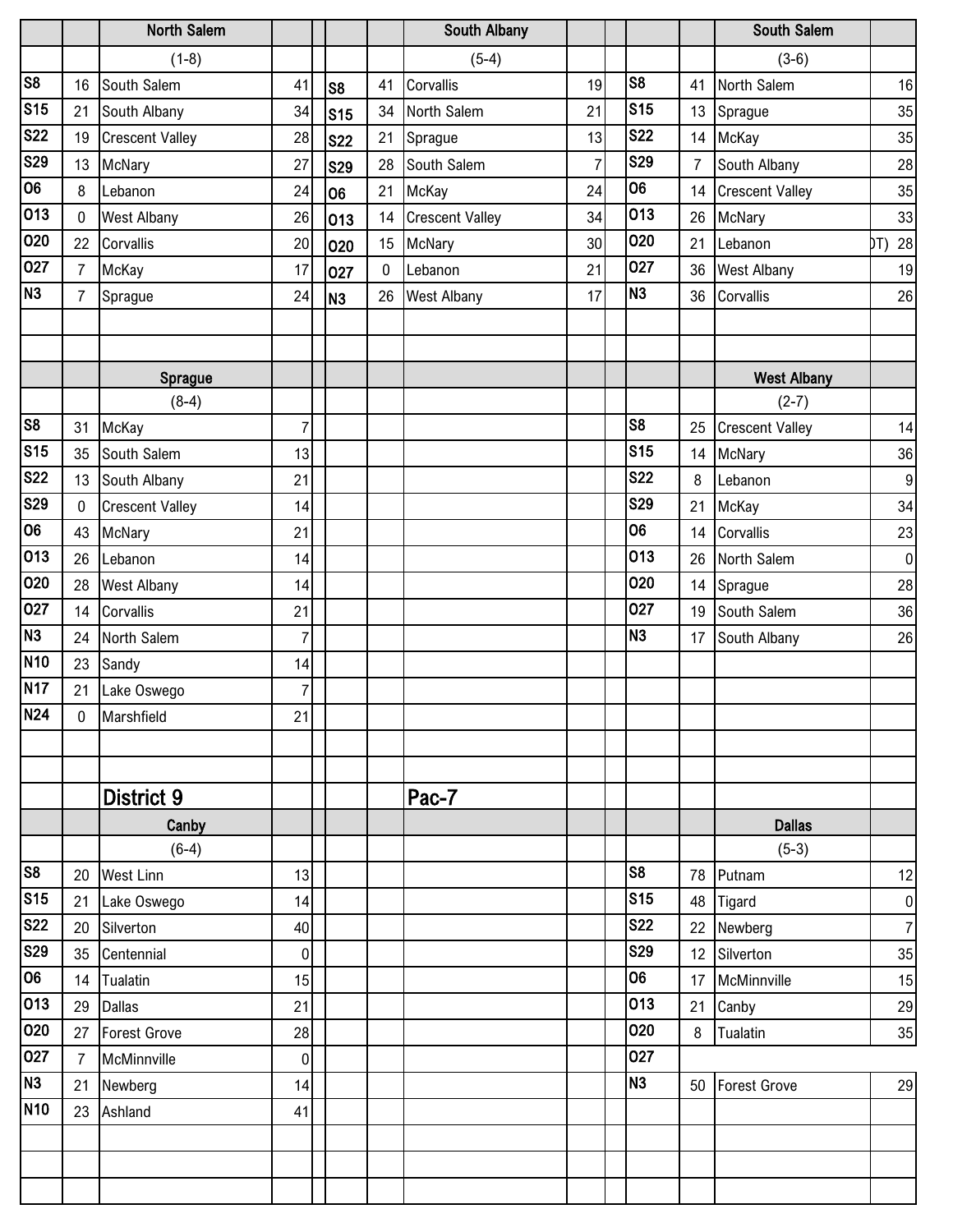|                        |                | <b>Forest Grove</b>                         |             |                 |                | <b>McMinnville</b>   |                |                 |                | Newberg             |                  |
|------------------------|----------------|---------------------------------------------|-------------|-----------------|----------------|----------------------|----------------|-----------------|----------------|---------------------|------------------|
|                        |                | $(5-4)$                                     |             |                 |                | $(4-5)$              |                |                 |                | $(4-5)$             |                  |
|                        | 40             | <b>Hood River Valley</b>                    | 20          | S8              | 29             | <b>Crook County</b>  | 8              | S <sub>8</sub>  | 45             | Hermiston           | $\overline{7}$   |
| $\frac{$1}{88}$        | 41             | Aloha                                       | $\mathbf 0$ | S <sub>15</sub> | 33             | Clackamas            | 9              | S <sub>15</sub> | 21             | Oregon City         | 28               |
| S <sub>15</sub>        | 46             | Sunset                                      | 0           | <b>S22</b>      | 21             | Forest Grove         | $\overline{7}$ | <b>S22</b>      | $\overline{7}$ | <b>Dallas</b>       | 22               |
| <b>S22</b>             | $\overline{7}$ | McMinnville                                 | 21          | <b>S29</b>      | 0              | Newberg              | 41             | <b>S29</b>      | 41             | McMinnville         | 0                |
| <b>S29</b>             | 13             | Tualatin                                    | 34          | 06              | 15             | <b>Dallas</b>        | 17             | $\overline{06}$ | 30             | Lakeridge           | 14               |
| 06                     |                |                                             |             | 013             | 22             | Silverton            | $\overline{7}$ | 013             | 19             | Tualatin            | 15               |
| 013                    | 14             | Silverton                                   | 28          | 020             | 13             | Lake Oswego          | 20             | 020             | 13             | Silverton           | 27               |
| 020                    | 28             | Canby                                       | 27          | 027             | $\pmb{0}$      | Canby                | $\overline{7}$ | 027             | 20             | <b>Forest Grove</b> | 25               |
| 027                    | 25             | Newberg                                     | 20          | N <sub>3</sub>  | 18             | Tualatin             | 28             | N <sub>3</sub>  | 14             | Canby               | 21               |
| N <sub>3</sub>         | 29             | <b>Dallas</b>                               | 50          |                 |                |                      |                |                 |                |                     |                  |
|                        |                |                                             |             |                 |                |                      |                |                 |                |                     |                  |
|                        |                | Silverton                                   |             |                 |                |                      |                |                 |                | <b>Tualatin</b>     |                  |
|                        |                | $(7-3)$                                     |             |                 |                |                      |                |                 |                | $(9-2)$             |                  |
| S <sub>8</sub>         | 27             | Bend                                        | 18          |                 |                |                      |                | S <sub>8</sub>  | 28             | Westview            | $\overline{7}$   |
| S <sub>15</sub>        | 26             | Jesuit                                      | 9           |                 |                |                      |                | <b>S15</b>      | 28             | Lakeridge           | 15               |
| <b>S22</b>             | 40             | Canby                                       | 20          |                 |                |                      |                | <b>S22</b>      | 28             | <b>Barlow</b>       | 12               |
| <b>S29</b>             | 35             | <b>Dallas</b>                               | 12          |                 |                |                      |                | <b>S29</b>      | 34             | <b>Forest Grove</b> | 13               |
| 06                     | 28             | <b>Forest Grove</b>                         | 14          |                 |                |                      |                | 06              | 15             | Canby               | 14               |
| 013                    | $\overline{7}$ | McMinnville                                 | 22          |                 |                |                      |                | 013             | 15             | Newberg             | 19               |
| 020                    | 27             | Newberg                                     | 13          |                 |                |                      |                | 020             | 35             | Dallas              | $\boldsymbol{8}$ |
| 027                    | 8              | Tualatin                                    | 21          |                 |                |                      |                | 027             | 21             | Silverton           | $\bf 8$          |
| N <sub>3</sub>         | 28             | David Douglas                               | 21          |                 |                |                      |                | N <sub>3</sub>  | 28             | McMinnville         | 18               |
| N <sub>10</sub>        | 0              | <b>West Linn</b>                            | 14          |                 |                |                      |                | N <sub>10</sub> | 27             | McKay               | 20               |
| N <sub>17</sub>        |                |                                             |             |                 |                |                      |                | N <sub>17</sub> | 0              | Eagle Point         | 16               |
|                        |                |                                             |             |                 |                |                      |                |                 |                |                     |                  |
|                        |                |                                             |             |                 |                |                      |                |                 |                |                     |                  |
|                        |                | 1995 Class 3A Football Schedules and Scores |             |                 |                |                      |                |                 |                |                     |                  |
|                        |                | <b>District 1</b>                           |             |                 |                | <b>Cowapa League</b> |                |                 |                |                     |                  |
|                        |                | Astoria                                     |             |                 |                | <b>Banks</b>         |                |                 |                | <b>Clatskanie</b>   |                  |
|                        |                | $(4-5)$                                     |             |                 |                | $(2-5)$              |                |                 |                | $(7-3)$             |                  |
| $\overline{\text{S8}}$ | 20             | Central                                     | 42          | S <sub>8</sub>  | 6              | Yamhill-Carlton      | 13             | S <sub>8</sub>  | 34             | Woodburn            | 12               |
| S <sub>15</sub>        | 41             | Stayton                                     | 20          | <b>S15</b>      |                |                      |                | <b>S15</b>      | 0              | Ridgefield (WA)     | 22               |
| <b>S22</b>             | 13             | Tillamook                                   | 37          | <b>S22</b>      | $6\phantom{1}$ | Clatskanie           | 26             | <b>S22</b>      | 26             | <b>Banks</b>        | $\bf 6$          |
| <b>S29</b>             | 21             | Gladstone                                   | 53          | <b>S29</b>      | 40             | Wilsonville          | 8              | <b>S29</b>      | 37             | Seaside             | 21               |
| 06                     | 38             | Scappoose                                   | 8           | 06              | $\overline{7}$ | Weston-McEwen        | 14             | 06              | 35             | St. Helens          | 12               |
| 013                    | 14             | St. Helens                                  | 39          | 013             | 6              | Woodland (WA)        | 16             | 013             | 54             | Rainier             | 27               |
| 020                    | 21             | Seaside                                     | 14          | 020             | 20             | Rainier              | 14             | 020             | 39             | Scappoose           | 25               |
| 027                    | 32             | Rainier                                     | 11          | 027             |                |                      |                | 027             | 14             | Tillamook           | 20               |
| N <sub>3</sub>         | 13             | Clatskanie                                  | 17          | N <sub>3</sub>  | 16             | La Salle             | 22             | N <sub>3</sub>  | 17             | Astoria             | 13               |
|                        |                |                                             |             |                 |                | Independent          |                | N <sub>10</sub> | 6              | La Salle            | 33               |
|                        |                |                                             |             |                 |                |                      |                |                 |                |                     |                  |
|                        |                |                                             |             |                 |                |                      |                |                 |                |                     |                  |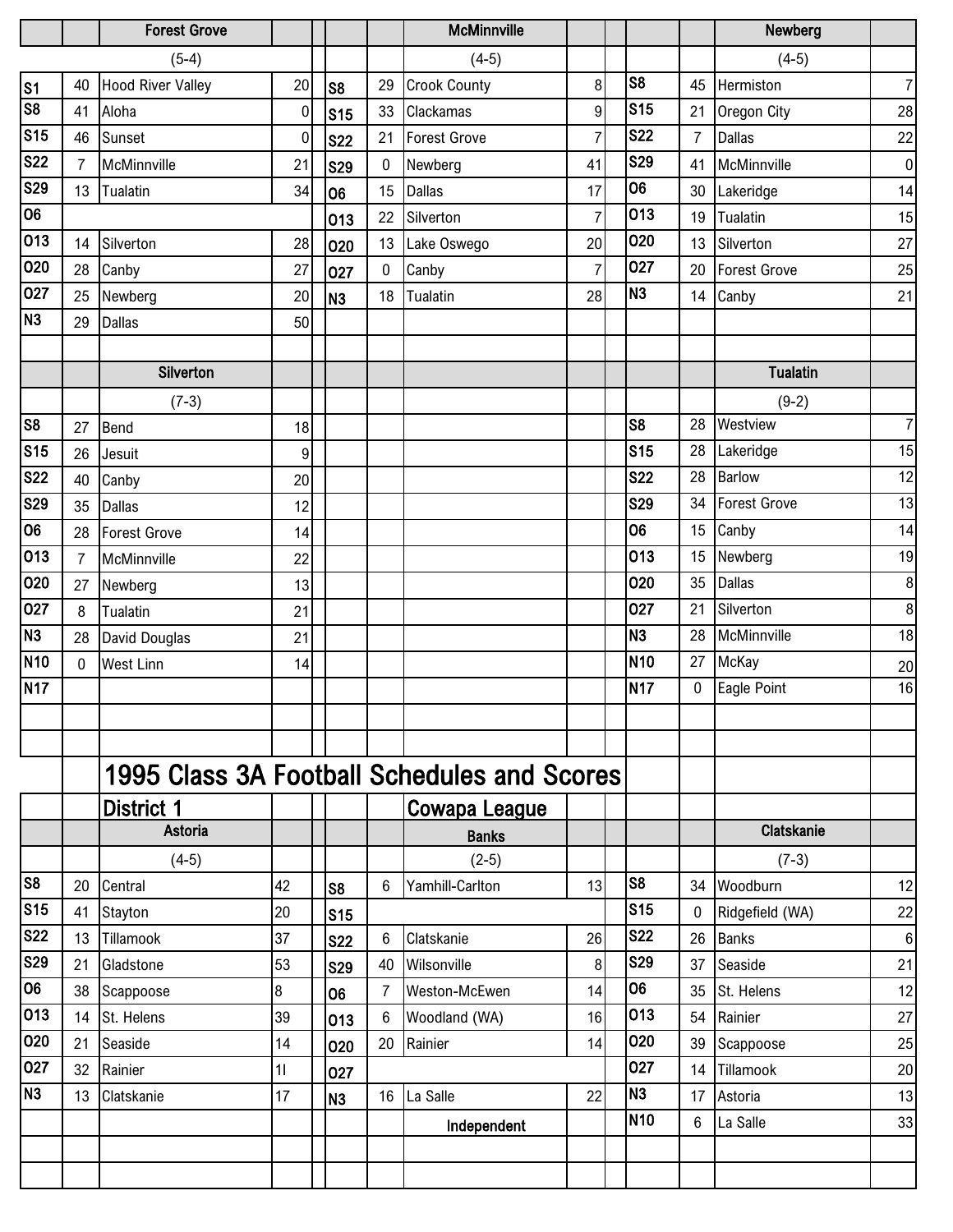|                         |                | Rainier                   |    |                 |                |                    |                |                 |          | St. Helens         |                  |
|-------------------------|----------------|---------------------------|----|-----------------|----------------|--------------------|----------------|-----------------|----------|--------------------|------------------|
|                         |                | $(0-9)$                   |    |                 |                |                    |                |                 |          | $(7-2)$            |                  |
| $\overline{\text{S8}}$  | $\overline{7}$ | Castle Rock (WA)          | 28 |                 |                |                    |                | S <sub>8</sub>  | 21       | Marist             | $\overline{0}$   |
| S <sub>15</sub>         | 8              | Toledo                    | 28 |                 |                |                    |                | <b>S15</b>      | 22       | Castle Rock-WA     | 14               |
| <b>S22</b>              | 12             | Seaside                   | 20 |                 |                |                    |                | <b>S22</b>      | 14       | Scappoose          | $6 \mid$         |
| S <sub>29</sub>         | 14             | St. Helens                | 20 |                 |                |                    |                | <b>S29</b>      | 20       | Rainier            | 14               |
| 06                      | 6              | Tillamook                 | 41 |                 |                |                    |                | 06              | 12       | Clatskanie         | 35               |
| 013                     | 27             | Clatskanie                | 54 |                 |                |                    |                | 013             | 39       | Astoria            | 14               |
| 020                     | 14             | <b>Banks</b>              | 20 |                 |                |                    |                | 020             | $\bf{0}$ | Tillamook          | 28               |
| 027                     | 19             | Astoria                   | 32 |                 |                |                    |                | 027             | 25       | Seaside            | $\overline{0}$   |
| N3                      | 21             | Scappoose                 | 22 |                 |                |                    |                | N <sub>3</sub>  | 28       | Clackamas          | 20               |
|                         |                |                           |    |                 |                |                    |                |                 |          |                    |                  |
|                         |                |                           |    |                 |                |                    |                |                 |          |                    |                  |
|                         |                | Scappoose                 |    |                 |                | Seaside            |                |                 |          | <b>Tillamook</b>   |                  |
|                         |                | $(1-8)$                   |    |                 |                | $(5-4)$            |                |                 |          | $(8-2)$            |                  |
| s <sub>8</sub>          | 8              | La Salle                  | 34 | S8              | 43             | <b>The Dalles</b>  | 9              | S <sub>8</sub>  | 0        | Casxade            | $\mathbf{2}$     |
| S <sub>15</sub>         | $\mathbf 0$    | Estacada                  | 12 | S <sub>15</sub> | 24             | Sherwood           | 12             | S <sub>15</sub> | 47       | Taft               | 12               |
| $\overline{\text{S22}}$ | 6              | St. Helens                | 14 | <b>S22</b>      | 20             | Rainier            | 12             | <b>S22</b>      | 37       | Astoria            | 13               |
| S29                     | $\mathbf 0$    | Tillamook                 | 41 | <b>S29</b>      | 21             | Clastskanie        | 37             | <b>S29</b>      | 41       | Scappoose          | $\overline{0}$   |
| 06                      | 8              | Astoria                   | 38 | l06             | 27             | Windsor (BC)       | $\pmb{0}$      | 06              | 41       | Rainier            | $6 \overline{6}$ |
| 013                     | 8              | Seaside                   | 34 | 013             | 34             | Scappoose          | 8              | 013             |          |                    |                  |
| 020                     | 25             | Clatskanie                | 39 | 020             | 14             | Astoria            | 21             | 020             | 28       | St. Helens         | $\overline{0}$   |
| 027                     | 19             | Sherwood                  | 27 | 027             | 0              | St. Helens         | 25             | 027             | 20       | Clatskanie         | 14               |
| N <sub>3</sub>          | 22             | Rainier                   | 21 | N <sub>3</sub>  | $6\phantom{1}$ | Tillamook          | 38             | N <sub>3</sub>  | 38       | Seaside            | $6 \overline{6}$ |
|                         |                |                           |    |                 |                |                    |                | N <sub>10</sub> | 24       | <b>Sweet Home</b>  | $\overline{0}$   |
|                         |                |                           |    |                 |                |                    |                | <b>N17</b>      | 3        | Junction City      | 21               |
|                         |                |                           |    |                 |                |                    |                |                 |          |                    |                  |
|                         |                |                           |    |                 |                |                    |                |                 |          |                    |                  |
|                         |                | <b>District 2</b>         |    |                 |                | Tri-Valley         |                |                 |          |                    |                  |
|                         |                | <b>Estacada</b>           |    |                 |                | Gladstone          |                |                 |          | La Salle           |                  |
|                         |                | $(2-7)$                   |    |                 |                | $(7-3)$            |                |                 |          | $(10-1)$           |                  |
| $\overline{\text{S8}}$  | $\overline{7}$ | Philomath                 | 27 | S8              | 8              | Molalla            | 14             | S <sub>8</sub>  | 34       | Scappoose          | 8                |
| S <sub>15</sub>         | 12             | Scappoose                 | 0  | S <sub>15</sub> | 45             | Woodburn           | 13             | S <sub>15</sub> | 39       | Molalla            | 20               |
| <b>S22</b>              | 14             | La Salle                  | 25 | <b>S22</b>      | 42             | Madras             | $\pmb{0}$      | <b>S22</b>      | 25       | Estacada           | 14               |
| S29                     | 17             | Sherwood                  | 35 | <b>S29</b>      | 53             | Astoria            | 21             | <b>S29</b>      | 36       | The Dalles         | $\overline{0}$   |
| 06                      | $\overline{7}$ | Gladstone                 | 47 | 06              | 47             | Estacada           | $\overline{7}$ | 06              | 56       | Sherwood           | 34               |
| 013                     | $6\,$          | The Dalles                | 28 | 013             | 28             | Sherwood           | 7              | 013             | 38       | Portland Christian | 16               |
| 020                     | $\mathbf 0$    | Baker                     | 42 | 020             | 29             | La Salle           | 34             | 020             | 34       | Gladstone          | 29               |
| 027                     | 18             | <b>Portland Christian</b> | 6  | 027             | 28             | The Dalles         | $\pmb{0}$      | 027             | 42       | Madras             | 13               |
| N <sub>3</sub>          | 6              | Madras                    | 14 | N <sub>3</sub>  | 39             | Portland Christian | 0              | N <sub>3</sub>  | 22       | <b>Banks</b>       | 16               |
|                         |                |                           |    | N <sub>10</sub> | 13             | Vale               | 27             | N <sub>10</sub> | 33       | Clatskanie         | $\boldsymbol{6}$ |
|                         |                |                           |    |                 |                |                    |                | N <sub>17</sub> | 21       | Central            | 44               |
|                         |                |                           |    |                 |                |                    |                |                 |          |                    |                  |
|                         |                |                           |    |                 |                |                    |                |                 |          |                    |                  |
|                         |                |                           |    |                 |                |                    |                |                 |          |                    |                  |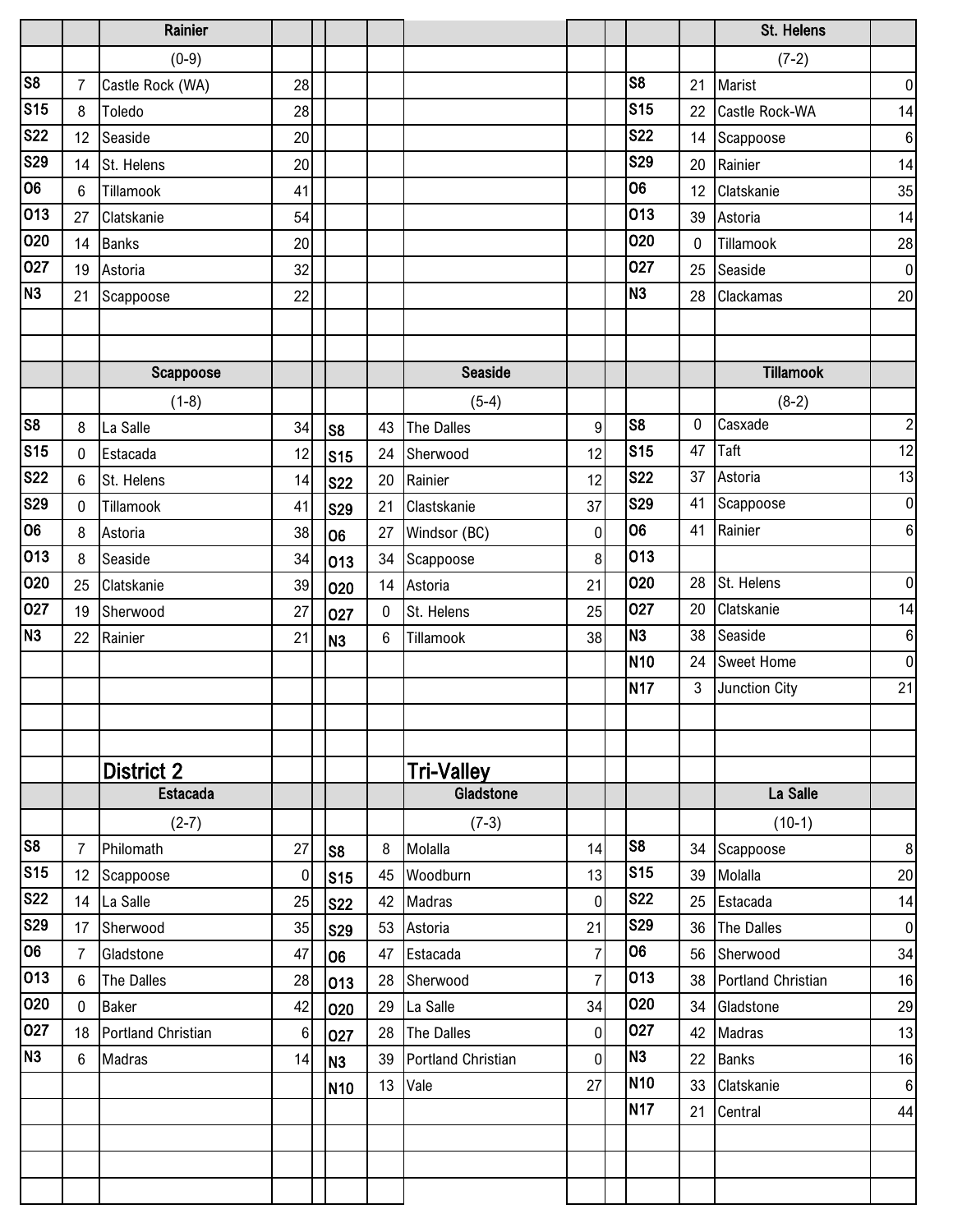|                 |                | <b>Madras</b>       |                  |                 |                | <b>Portland Christian</b>  |                |                 |                | Sherwood                  |         |
|-----------------|----------------|---------------------|------------------|-----------------|----------------|----------------------------|----------------|-----------------|----------------|---------------------------|---------|
|                 |                | $(2-7)$             |                  |                 |                | $(4-5)$                    |                |                 |                | $(5-4)$                   |         |
| S <sub>8</sub>  | 0              | La Pine             | 21               | S <sub>8</sub>  | 26             | <b>North Marion</b>        | 0              | S <sub>8</sub>  | 29             | Santiam                   | 48      |
| S <sub>15</sub> | $\mathbf 0$    | <b>Sisters</b>      | 50               | S <sub>15</sub> | 45             | Corbett                    | 6              | S <sub>15</sub> | 14             | Seaside                   | 24      |
| <b>S22</b>      | $\mathbf 0$    | Gladstone           | 42               | <b>S22</b>      | 20             | Sherwood                   | 35             | <b>S22</b>      | 35             | <b>Portland Christian</b> | 20      |
| <b>S29</b>      | $\overline{7}$ | Portland Christian  | 30               | <b>S29</b>      | 30             | Madras                     | $\overline{7}$ | <b>S29</b>      | 35             | Estacada                  | 17      |
| 06              | 14             | The Dalles          | 40               | 06              | 24             | Wilsonville                | 0              | 06              | 34             | La Salle                  | 56      |
| 013             | 27             | Wilsonville         | $\overline{7}$   | 013             | 16             | La Salle                   | 38             | 013             | $\overline{7}$ | Gladstone                 | 28      |
| 020             | 22             | Sherwood            | 48               | 020             | $\overline{c}$ | The Dalles                 | 39             | 020             | 48             | Madras                    | 22      |
| 027             | 13             | La Salle            | 42               | 027             | 6              | Estacada                   | 18             | 027             | 27             | Scappoose                 | 19      |
| N <sub>3</sub>  | 14             | Estacada            | 6 <sup>1</sup>   | N <sub>3</sub>  | 0              | Gladstone                  | 39             | N <sub>3</sub>  | 32             | The Dalles                | 13      |
|                 |                |                     |                  |                 |                |                            |                |                 |                |                           |         |
|                 |                |                     |                  |                 |                |                            |                |                 |                |                           |         |
|                 |                | <b>The Dalles</b>   |                  |                 |                |                            |                |                 |                | Wilsonville               |         |
|                 |                | $(3-6)$             |                  |                 |                |                            |                |                 |                | $(0-8)$                   |         |
| S8              | 9              | Seaside             | 43               |                 |                |                            |                | S <sub>8</sub>  | 0              | Woodland (WA)             | 31      |
| S <sub>15</sub> | 8              | Pendleton           | 34               |                 |                |                            |                | S <sub>15</sub> | 0              | Stevenson (WA)            | 53      |
| <b>S22</b>      | 16             | Putnam              | 20               |                 |                |                            |                | <b>S22</b>      | $\overline{7}$ | Camas (WA)                | 39      |
| <b>S29</b>      | $\mathbf 0$    | La Salle            | 36               |                 |                |                            |                | <b>S29</b>      | 8              | <b>Banks</b>              | 40      |
| 06              | 40             | <b>Madras</b>       | 14               |                 |                |                            |                | 06              | 0              | <b>Portland Christian</b> | 24      |
| 013             | 28             | Estacada            | $6 \overline{6}$ |                 |                |                            |                | 013             | 6              | Woodland (WA)             | 16      |
| 020             | 39             | Portland Christian  | $\overline{2}$   |                 |                |                            |                | 020             | 0              | Ridgefield                | 70      |
| 027             | 0              | Gladstone           | 28               |                 |                |                            |                | 027             | $\overline{7}$ | White Salmon (WA)         | 34      |
| N <sub>3</sub>  | 13             | Sherwood            | 32               |                 |                |                            |                | N <sub>3</sub>  |                |                           |         |
|                 |                |                     |                  |                 |                |                            |                | N <sub>10</sub> |                | Independent               |         |
|                 |                |                     |                  |                 |                |                            |                |                 |                |                           |         |
|                 |                |                     |                  |                 |                |                            |                |                 |                |                           |         |
|                 |                |                     |                  |                 |                | <b>District 3 Far West</b> |                |                 |                |                           |         |
|                 |                | <b>Bandon</b>       |                  |                 |                | <b>Brookings-Harbor</b>    |                |                 |                | Coquille                  |         |
|                 |                | $(5-4)$             |                  |                 |                | $(5-4)$                    |                |                 |                | $(5-4)$                   |         |
| S <sub>8</sub>  | 56             | Phoenix             | 8                | S <sub>8</sub>  | 26             | <b>Illinois Valley</b>     | 22             | S <sub>8</sub>  | 12             | South Umpqua              | $\,6$   |
| S <sub>15</sub> | 42             | Del Norte (CA)      | 43               | S15             | 45             | <b>Hidden Valley</b>       | 40             | S <sub>15</sub> | 19             | Phoenix                   | $\,6\,$ |
| <b>S22</b>      | 36             | <b>Myrtle Point</b> | 14               | <b>S22</b>      | 22             | Coquille                   | 6              | <b>S22</b>      | 6              | Brookings-Harbor          | 22      |
| <b>S29</b>      | 20             | Reedsport (ot)      | 20               | <b>S29</b>      | 20             | <b>Myrtle Point</b>        | 14             | <b>S29</b>      | 37             | Douglas                   | $\,6\,$ |
| 06              | 30             | Coquille            | 14               | 06              | 13             | Reedsport                  | 6              | 06              | 14             | Bandon                    | 30      |
| 013             | 20             | Siuslaw             | 42               | 013             | 12             | Douglas                    | 20             | 013             | 32             | Reedsport                 | 25      |
| 020             | 42             | Brookings-Harbor    | 14               | 020             | 14             | Bandon                     | 42             | 020             | 28             | <b>Gold Beach</b>         | $22\,$  |
| 027             | 28             | Gold Beach          | 34               | 027             | 16             | Siuslaw                    | 42             | 027             | 22             | Myrtle point              | 26      |
| N <sub>3</sub>  | 58             | Douglas             | 12               | N <sub>3</sub>  | 14             | Gold Beach                 | 28             | N <sub>3</sub>  | 18             | Siuslaw                   | 40      |
|                 |                |                     |                  |                 |                |                            |                |                 |                |                           |         |
|                 |                |                     |                  |                 |                |                            |                |                 |                |                           |         |
|                 |                |                     |                  |                 |                |                            |                |                 |                |                           |         |
|                 |                |                     |                  |                 |                |                            |                |                 |                |                           |         |
|                 |                |                     |                  |                 |                |                            |                |                 |                |                           |         |
|                 |                |                     |                  |                 |                |                            |                |                 |                |                           |         |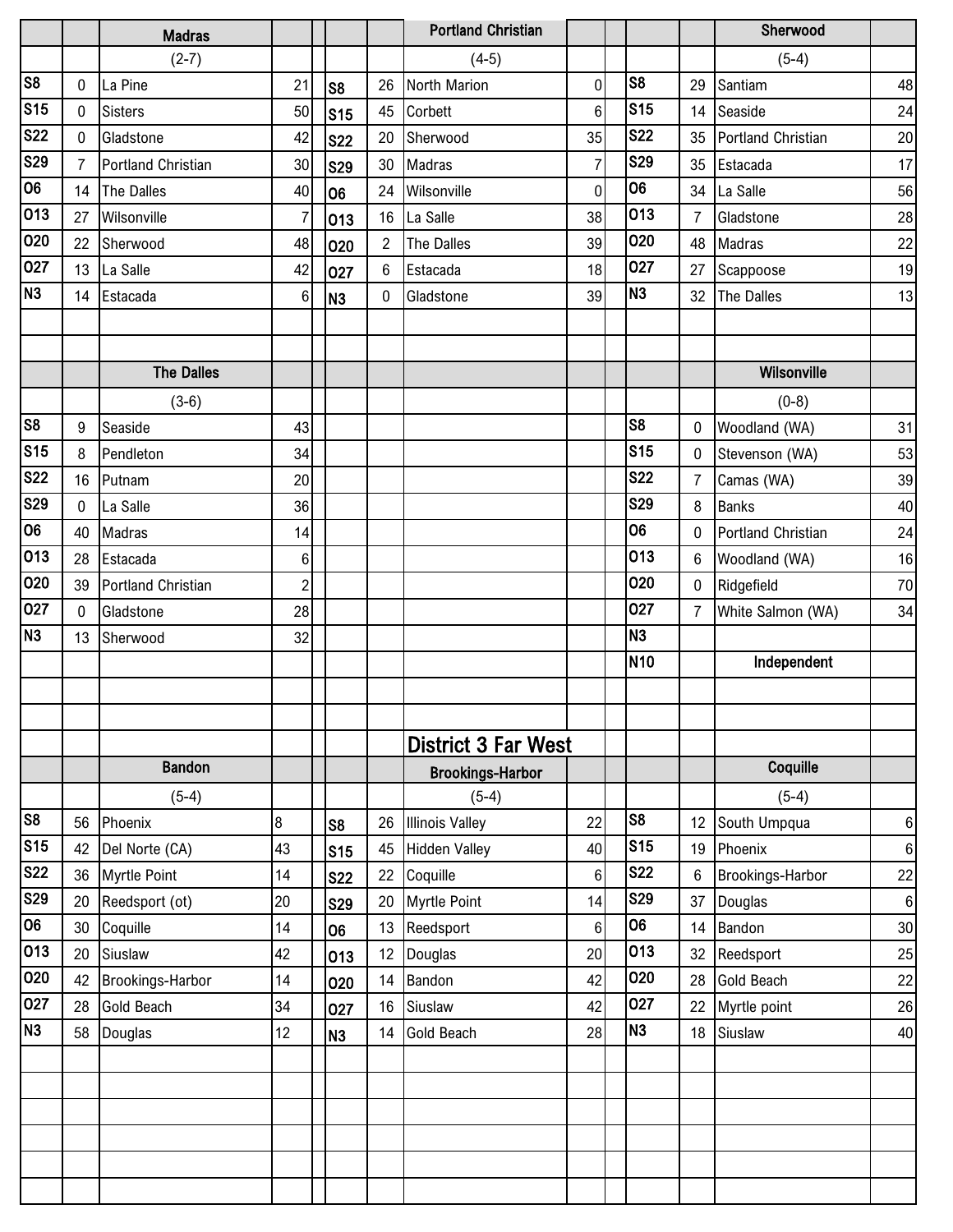|                 |    | <b>Douglas</b>      |                  |                |                 |                |                     |                |                 |    | <b>Gold Beach</b>       |                  |
|-----------------|----|---------------------|------------------|----------------|-----------------|----------------|---------------------|----------------|-----------------|----|-------------------------|------------------|
|                 |    | $(1-8)$             |                  |                |                 |                |                     |                |                 |    | $(8-3)$                 |                  |
| S8              | 6  | Sutherlin           | 24               |                |                 |                |                     |                | S <sub>8</sub>  | 28 | <b>North Valley</b>     | 35               |
| S <sub>15</sub> | 12 | Glide (2 ot)        | 18               |                |                 |                |                     |                | <b>S15</b>      | 46 | <b>Illinois Valley</b>  | $\overline{0}$   |
| <b>S22</b>      | 0  | Siuslaw             | 27               |                |                 |                |                     |                | <b>S22</b>      | 40 | Reedsport               | 20               |
| <b>S29</b>      | 6  | Coquille            | 37               |                |                 |                |                     |                | <b>S29</b>      | 32 | Siuslaw                 | $20\,$           |
| 06              | 7  | <b>Gold Beach</b>   | 22               |                |                 |                |                     |                | 06              | 22 | Douglas                 | $\overline{7}$   |
| 013             | 20 | Brookings-Harbor    | 12               |                |                 |                |                     |                | 013             | 48 | <b>Myrtle Point</b>     | $\overline{0}$   |
| 020             | 8  | <b>Myrtle Point</b> | 16               |                |                 |                |                     |                | 020             | 22 | Coquille                | 28               |
| 027             | 29 | Reedsport           | 34               |                |                 |                |                     |                | 027             | 34 | Bandon                  | 28               |
| N <sub>3</sub>  | 12 | Bandon              | 58               |                |                 |                |                     |                | N <sub>3</sub>  | 28 | Brookings-Harbor        | 14               |
|                 |    |                     |                  |                |                 |                |                     |                | N <sub>10</sub> | 32 | <b>Hidden Valley</b>    | $\boldsymbol{0}$ |
|                 |    |                     |                  |                |                 |                |                     |                | <b>N17</b>      | 16 | Toledo                  | 48               |
|                 |    |                     |                  |                |                 |                |                     |                |                 |    |                         |                  |
|                 |    |                     |                  |                |                 |                |                     |                |                 |    |                         |                  |
|                 |    | <b>Myrtle Point</b> |                  |                |                 |                | Reedsport           |                |                 |    | <b>Siuslaw</b>          |                  |
|                 |    | $(4-5)$             |                  |                |                 |                | $(4-5)$             |                |                 |    | $(8-2)$                 |                  |
| S <sub>8</sub>  | 20 | Glide               | $\boldsymbol{0}$ | S <sub>8</sub> |                 | 14             | Newport             | 13             | S <sub>8</sub>  | 13 | <b>Pleasant Hill</b>    | 12               |
| S <sub>15</sub> | 28 | Creswell            | 6                |                | S <sub>15</sub> | 13             | Sutherlin           | 22             | <b>S15</b>      | 26 | Newport                 | 14               |
| <b>S22</b>      | 14 | Bandon              | 36               |                | <b>S22</b>      | 20             | <b>Gold Beach</b>   | 40             | <b>S22</b>      | 27 | Douglas                 | $\pmb{0}$        |
| <b>S29</b>      | 14 | Brookings-Harbor    | 20               |                | <b>S29</b>      | 26             | Bandon              | 20             | <b>S29</b>      | 20 | <b>Gold Beach</b>       | 32               |
| 06              | 6  | Siuslaw             | 28               | 06             |                 | 6              | Brookings-Harbor    | 13             | 06              | 28 | <b>Myrtle Point</b>     | $\bf 6$          |
| 013             | 0  | <b>Gold Beach</b>   | 48               |                | 013             | 25             | Coquille            | 32             | 013             | 42 | Bandon                  | 20               |
| 020             | 16 | Douglas             | 8                |                | 020             | 6              | Siuslaw             | 39             | 020             | 39 | Reedsport               | $\bf 6$          |
| 027             | 26 | Coquille            | 22               |                | 027             | 34             | Douglas             | 29             | 027             | 42 | <b>Brookings-Harbor</b> | 16               |
| N <sub>3</sub>  | 0  | Reedsport           | 14               | N <sub>3</sub> |                 | 14             | <b>Myrtle Point</b> | $\mathbf 0$    | N <sub>3</sub>  | 40 | Coquille                | 18               |
|                 |    |                     |                  |                |                 |                |                     |                | N <sub>10</sub> |    | 21 Henley               | 25               |
|                 |    |                     |                  |                |                 |                |                     |                |                 |    |                         |                  |
|                 |    |                     |                  |                |                 |                |                     |                |                 |    |                         |                  |
|                 |    |                     |                  |                |                 |                | District 4 Val-Co   |                |                 |    |                         |                  |
|                 |    | <b>Jefferson</b>    |                  |                |                 |                | Newport             |                |                 |    | Philomath               |                  |
|                 |    | $(2-7)$             |                  |                |                 |                | $(5-4)$             |                |                 |    | $(7-3)$                 |                  |
| S8              | 20 | Stayton (2 ot)      | 12               | S <sub>8</sub> |                 | 13             | Reedsport           | 14             | S <sub>8</sub>  | 27 | Estacada                | 7 <sup>1</sup>   |
| S <sub>15</sub> | 6  | Santiam             | 27               |                | S <sub>15</sub> | 14             | Siuslaw             | 26             | <b>S15</b>      | 22 | Central                 | $39\,$           |
| <b>S22</b>      | 8  | Waldport            | 19               | <b>S22</b>     |                 | 30             | Yamhill-Carlton     | $\mathbf 0$    | <b>S22</b>      | 42 | Taft                    | 8 <sup>1</sup>   |
| <b>S29</b>      | 14 | Toledo              | 40               |                | <b>S29</b>      | $\overline{c}$ | Philomath           | 26             | <b>S29</b>      | 26 | Newport                 | $\mathbf{2}$     |
| 06              | 18 | Philomath           | 41               | 06             |                 | 30             | Willamina           | $\pmb{0}$      | 06              | 41 | Jefferson               | 18               |
| 013             | 12 | Newport             | 21               |                | 013             | 21             | Jefferson           | 12             | 013             | 27 | Yamhill-Carlton         | $\bf 6$          |
| 020             | 14 | Willamina           | 28               |                | 020             | 10             | Toledo              | 16             | 020             | 38 | Waldport                | $6 \mid$         |
| 027             | 6  | Yamhill-Carlton     | 32               |                | 027             | 42             | Taft                | $\overline{7}$ | 027             | 24 | Toledo                  | 28               |
| N <sub>3</sub>  | 44 | Taft                | 7                | N <sub>3</sub> |                 | 42             | Waldport            | 19             | N <sub>3</sub>  | 42 | Willamina               | 14               |
|                 |    |                     |                  |                |                 |                |                     |                | N <sub>10</sub> | 0  | Junction City           | 14               |
|                 |    |                     |                  |                |                 |                |                     |                |                 |    |                         |                  |
|                 |    |                     |                  |                |                 |                |                     |                |                 |    |                         |                  |
|                 |    |                     |                  |                |                 |                |                     |                |                 |    |                         |                  |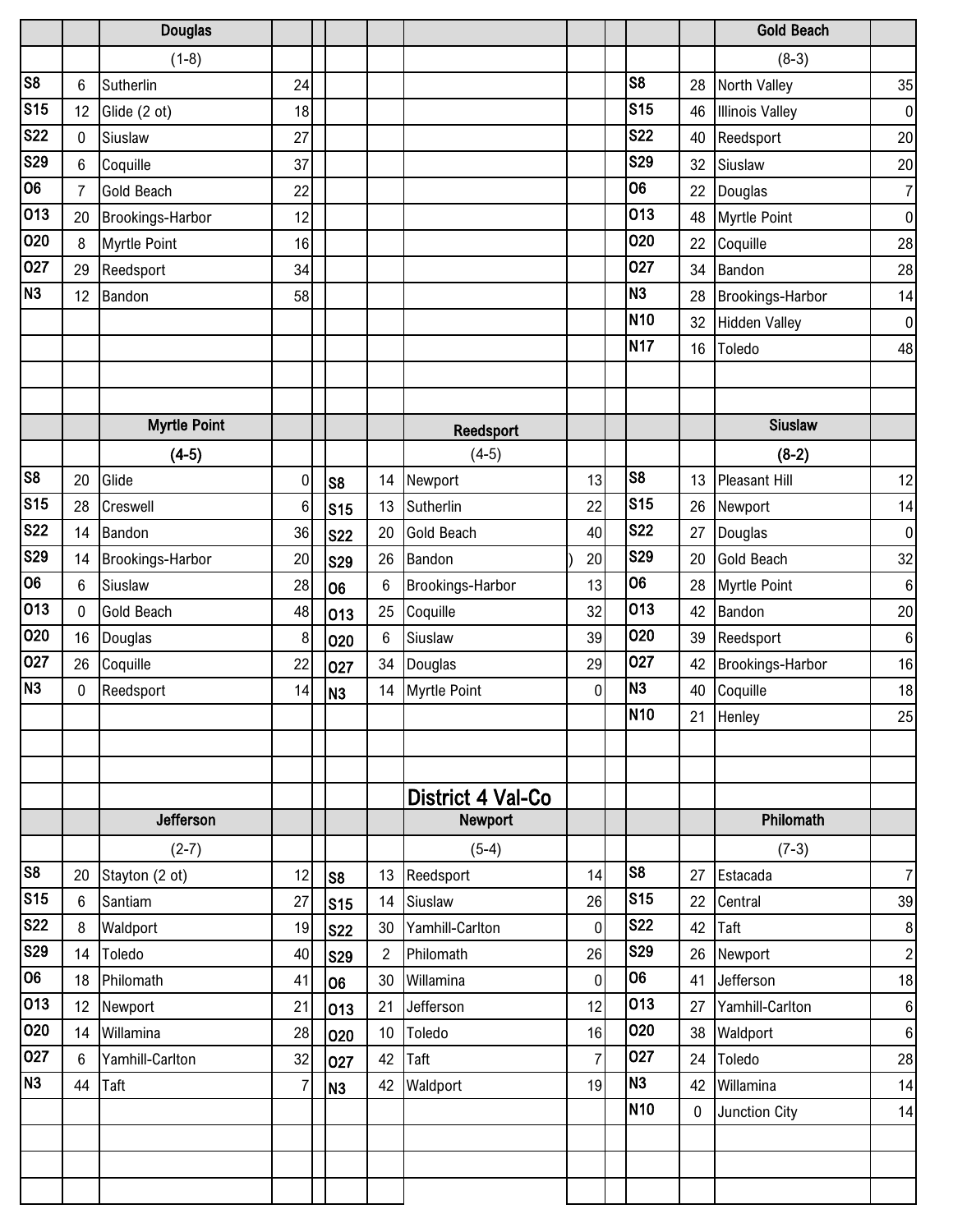|                        |                | <b>Taft</b>          |    |                  |             |                      |                |                  |             | <b>Toledo</b>          |                |
|------------------------|----------------|----------------------|----|------------------|-------------|----------------------|----------------|------------------|-------------|------------------------|----------------|
|                        |                | $(0-9)$              |    |                  |             |                      |                |                  |             | $(10-2)$               |                |
| $\overline{\text{S8}}$ | 0              | Dayton               | 47 |                  |             |                      |                | S <sub>8</sub>   | 28          | Elmira                 | 48             |
| S <sub>15</sub>        | 12             | Tillamook            | 47 |                  |             |                      |                | S <sub>15</sub>  | 28          | Rainier                | $\bf 8$        |
| <b>S22</b>             | 8              | Philomath            | 42 |                  |             |                      |                | <b>S22</b>       | 48          | Willamina              | 0              |
| <b>S29</b>             | 14             | Waldport             | 22 |                  |             |                      |                | <b>S29</b>       | 40          | Jefferson (OR)         | 14             |
| 06                     | 14             | Toledo               | 40 |                  |             |                      |                | 06               | 40          | Taft                   | 14             |
| 013                    | 13             | Willamina            | 30 |                  |             |                      |                | 013              | 8           | Waldport               | $\overline{0}$ |
| 020                    | 0              | Yamhill-Carlton      | 35 |                  |             |                      |                | 020              | 16          | Newport                | $10$           |
| 027                    | $\overline{7}$ | Newport              | 42 |                  |             |                      |                | 027              | 28          | Philomath              | 24             |
| N <sub>3</sub>         | 7              | Jefferson            | 44 |                  |             |                      |                | N <sub>3</sub>   | 34          | Yamhill-Carlton        | 24             |
|                        |                |                      |    |                  |             |                      |                | <b>N10</b>       | 14          | <b>Pleasant Hill</b>   | 13             |
|                        |                |                      |    |                  |             |                      |                | <b>N17</b>       | 48          | <b>Gold Beach</b>      | 16             |
|                        |                |                      |    |                  |             |                      |                | <b>N24</b>       | 16          | Central                | 28             |
|                        |                |                      |    |                  |             |                      |                |                  |             |                        |                |
|                        |                |                      |    |                  |             |                      |                |                  |             |                        |                |
|                        |                | Waldport             |    |                  |             | Willamina            |                |                  |             | <b>Yamhill-Carlton</b> |                |
|                        |                | $(5-4)$              |    |                  |             | $(5-4)$              |                |                  |             | $(4-5)$                |                |
| S <sub>8</sub>         | 30             | Neah-Kah-Nie         | 18 | S <sub>8</sub>   | 14          | Sheridan             | 16             | S <sub>8</sub>   | 13          | <b>Banks</b>           | 6              |
| S <sub>15</sub>        | 35             | Scio                 | 24 | S <sub>15</sub>  | 34          | Colton               | 8              | <b>S15</b>       | 19          | North Marion           | 6              |
| <b>S22</b>             | 19             | Jefferson            | 8  | <b>S22</b>       | $\mathbf 0$ | Toledo               | 48             | <b>S22</b>       | 0           | Newport                | 30             |
| <b>S29</b>             | 22             | Taft                 | 14 | <b>S29</b>       | 16          | Yamhill-Carlton      | 6              | <b>S29</b>       | $\,6\,$     | Willamina              | 16             |
| 06                     | 21             | Yamhill-Carlton      | 6  | 06               | 0           | Newport              | 30             | 06               | 6           | Waldport               | 21             |
| 013                    | 0              | Toledo               | 8  | 013              | 30          | Taft                 | 13             | 013              | 6           | Philomath              | 27             |
| 020                    | 6              | Philomath            | 38 | 020              | 28          | Jefferson (OR)       | 14             | 020              | 35          | Taft                   | $\pmb{0}$      |
| 027                    | 20             | Willamina            | 41 | 027              | 41          | Waldport             | 20             | 027              | 32          | Jefferson (OR)         | $\,6\,$        |
| N <sub>3</sub>         |                | 19 Newport           | 42 | N3               |             | 14 Philomath         | 42             | N <sub>3</sub>   | 24          | Toledo                 | 34             |
|                        |                |                      |    |                  |             |                      |                |                  |             |                        |                |
|                        |                |                      |    |                  |             |                      |                |                  |             |                        |                |
|                        |                |                      |    |                  |             | District 5 Sky-Em    |                |                  |             |                        |                |
|                        |                | <b>Creswell</b>      |    |                  |             | <b>Elmira</b>        |                |                  |             | Glide                  |                |
|                        |                | $(0-9)$              |    |                  |             | $(7-2)$              |                |                  |             | $(3-6)$                |                |
| $\overline{\text{S8}}$ | 8              | <b>Hidden Valley</b> | 41 | S <sub>8</sub>   | 48          | Toledo               | 28             | S <sub>8</sub>   | $\mathbf 0$ | <b>Myrtle Point</b>    | 20             |
| S <sub>15</sub>        | 6              | <b>Myrtle Point</b>  | 28 | $\space{25}$ S15 | 20          | <b>Sweet Home</b>    | 16             | S <sub>15</sub>  |             | 18 Douglas (2 ot)      | 12             |
| <b>S22</b>             | 8              | Junction City        | 54 | <b>S22</b>       | $\mathbf 0$ | <b>Pleasant Hill</b> | 14             | <b>S22</b>       | 14          | La Pine                | $6 \mid$       |
| <b>S29</b><br>06       | 0              | <b>Pleasant Hill</b> | 50 | <b>S29</b>       | 14          | Glide                | $\overline{0}$ | <b>S29</b><br>06 | $\pmb{0}$   | Elmira                 | 14             |
|                        | $\mathbf 0$    | Elmira               | 47 | 06               | 47          | Creswell             | $\pmb{0}$      | 013              | 14          | Marist                 | 38             |
| 013                    | $\mathbf 0$    | Marist               | 38 | 013              | 38          | Sutherlin            | 6              | 020              | 12          | Junction City          | 42             |
| 020<br>027             | $\mathbf 0$    | Sutherlin            | 43 | 020              | 36          | La Pine              | 6<br>28        | 027              | $\mathbf 0$ | <b>Pleasant Hill</b>   | 45             |
| N <sub>3</sub>         | 0              | Glide                | 50 | 027              | 21          | Junction City        |                | N <sub>3</sub>   | 50          | Creswell               | 0              |
|                        | 0              | La Pine              | 48 | N <sub>3</sub>   | 35          | Marist               | 21             |                  | 13          | Sutherlin              | 35             |
|                        |                |                      |    |                  |             |                      |                |                  |             |                        |                |
|                        |                |                      |    |                  |             |                      |                |                  |             |                        |                |
|                        |                |                      |    |                  |             |                      |                |                  |             |                        |                |
|                        |                |                      |    |                  |             |                      |                |                  |             |                        |                |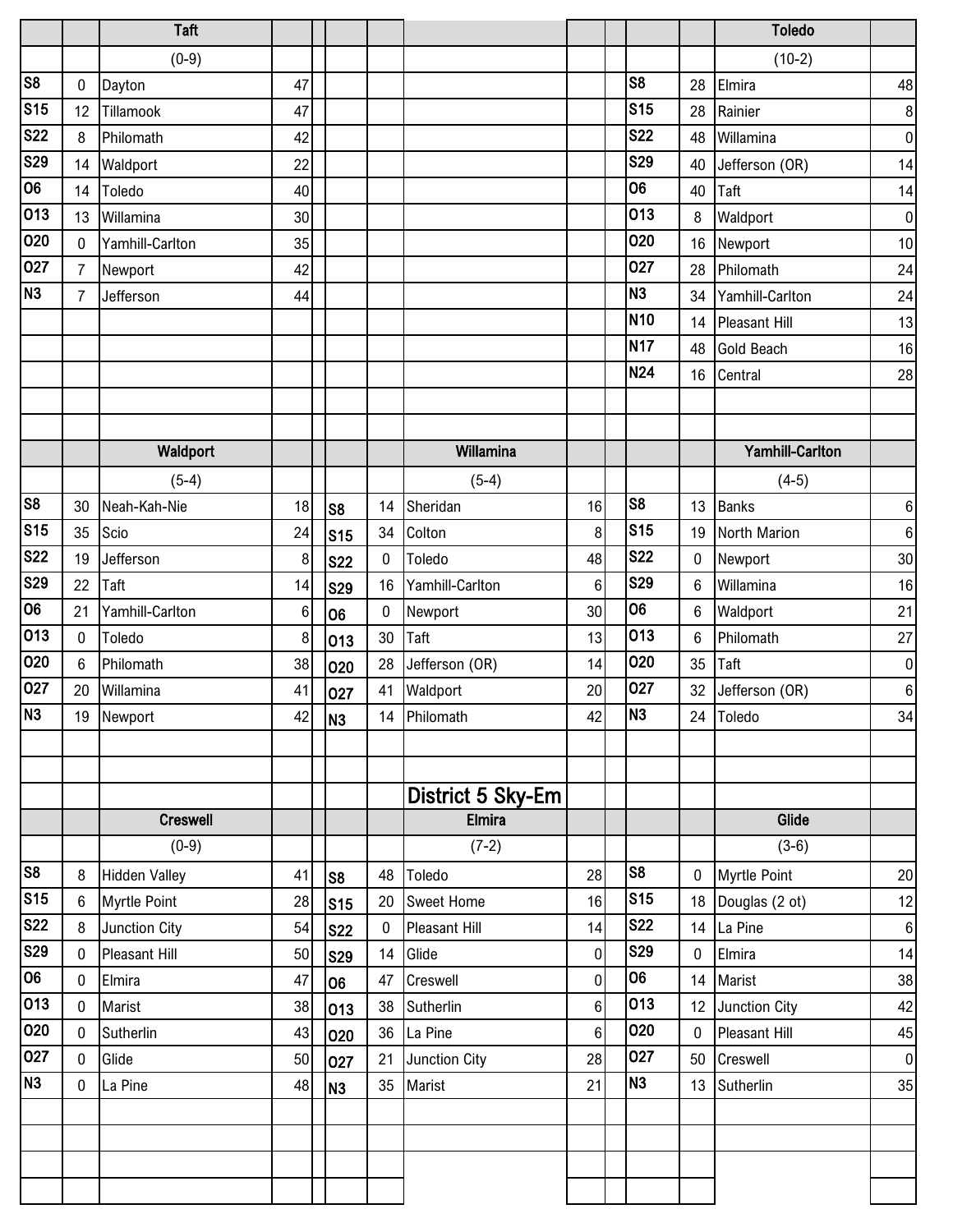|                                                  |                | <b>Junction City</b>   |                |                 |                  |                           |                |                          |                  | La Pine                |                 |
|--------------------------------------------------|----------------|------------------------|----------------|-----------------|------------------|---------------------------|----------------|--------------------------|------------------|------------------------|-----------------|
|                                                  |                | $(13-0)$               |                |                 |                  |                           |                |                          |                  | $(2-7)$                |                 |
| s <sub>8</sub>                                   | 29             | Sweet Home             | 20             |                 |                  |                           |                | S <sub>8</sub>           | 21               | Madras                 | 0               |
| S <sub>15</sub>                                  | 29             | Cascade                | 6              |                 |                  |                           |                | <b>S15</b>               | 14               | Lakeview               | 27              |
| <b>S22</b>                                       | 54             | Creswell               | 8              |                 |                  |                           |                | <b>S22</b>               | $6\phantom{1}6$  | Glide                  | 14              |
| <b>S29</b>                                       | 46             | Sutherlin              | 0              |                 |                  |                           |                | <b>S29</b>               | 9                | Marist                 | 23              |
| 06                                               | 21             | La Pine                | 8              |                 |                  |                           |                | 06                       | 8                | Junction City          | 21              |
| 013                                              | 42             | Glide                  | 12             |                 |                  |                           |                | 013                      | 6                | <b>Pleasant Hill</b>   | 55              |
| 020                                              | 42             | Marist                 | $\mathbf{3}$   |                 |                  |                           |                | 020                      | 6                | Elmira                 | 36              |
| 027                                              | 28             | Elmira                 | 21             |                 |                  |                           |                | 027                      | 14               | Sutherlin              | 28              |
| N3                                               | 14             | <b>Pleasant Hill</b>   | $\mathbf 0$    |                 |                  |                           |                | N <sub>3</sub>           | 48               | Creswell               | 0               |
| <b>N10</b>                                       | 14             | Philomath              | $\mathbf 0$    |                 |                  |                           |                |                          |                  |                        |                 |
| N17                                              | 21             | Tillamook              | 3              |                 |                  |                           |                |                          |                  |                        |                 |
| N24                                              | 24             | Vale                   | $\overline{7}$ |                 |                  |                           |                |                          |                  |                        |                 |
| $\overline{D1}$                                  | 20             | Central                | 8              |                 |                  |                           |                |                          |                  |                        |                 |
|                                                  |                |                        |                |                 |                  |                           |                |                          |                  |                        |                 |
|                                                  |                | <b>Marist</b>          |                |                 |                  | <b>Pleasant Hill</b>      |                |                          |                  | <b>Sutherlin</b>       |                 |
|                                                  |                | $(4-5)$                |                |                 |                  | $(7-3)$                   |                |                          |                  | $(5-4)$                |                 |
| $\overline{\text{S8}}$                           | 0              | St. Helens             | 21             | S8              | 12               | Siuslaw                   | 13             | S <sub>8</sub>           | 24               | Douglas                | $\,6\,$         |
| S <sub>15</sub>                                  | 6              | South Umpqua           | 15             | S <sub>15</sub> | 25               | North Valley              | 6              | S <sub>15</sub>          | 22               | Reedsport              | 3 <sup>1</sup>  |
| <b>S22</b>                                       | 25             | Sutherlin              | $\overline{7}$ | <b>S22</b>      | 14               | Elmira                    | 0              | <b>S22</b>               | $\overline{7}$   | Marist                 | 25              |
| S29                                              | 23             | La Pine                | 9              | <b>S29</b>      | 50               | Creswell                  | 0              | S <sub>29</sub>          | $\boldsymbol{0}$ | Junction City          | 46              |
| 06                                               | 38             | Glide                  | 14             | lo6             | 48               | Sutherlin                 | 20             | 06                       | 20               | Pleasant Hill          | 48              |
| 013                                              | 38             | Creswell               | 0              | 013             | 55               | La Pine                   | $\,6$          | 013                      | $6\phantom{1}6$  | Elmira                 | 38              |
| 020                                              | $\mathbf{3}$   | Junction City          | 42             | 020             | 45               | Glide                     | 0              | 020                      | 43               | Creswell               | 0               |
| 027                                              | $\overline{7}$ | <b>Pleasant Hill</b>   | 26             | 027             | 26               | Marist                    | $\overline{7}$ | 027                      | 28               | La Pine                | 14              |
| $\overline{\mathsf{N}}3$                         |                | 21 Elmira              | 35             | N <sub>3</sub>  |                  | 0 Junction City           | 14             | <b>N3</b>                |                  | 35 Glide               | 13              |
|                                                  |                |                        |                | N <sub>10</sub> | 13               | Toledo                    | 14             |                          |                  |                        |                 |
|                                                  |                |                        |                |                 |                  |                           |                |                          |                  |                        |                 |
|                                                  |                |                        |                |                 |                  | <b>District 6 Skyline</b> |                |                          |                  |                        |                 |
|                                                  |                | Henley                 |                |                 |                  | <b>Hidden Valley</b>      |                |                          |                  | <b>Illionis Valley</b> |                 |
|                                                  |                | $(9-2)$                |                |                 |                  | $(7-3)$                   |                |                          |                  | $(0-9)$                |                 |
| $\overline{\text{S1}}$<br>$\overline{\text{S8}}$ | 28             | Klamath Union          | 12             | ls8             | 41               | Creswell                  | 8              | S <sub>8</sub>           | 22               | Brookings-Harbor       | 26              |
|                                                  | 14             | <b>Burns</b>           | 34             | $\mathsf{S}$ 15 | 40               | Brookings-Harbor          | 45             | <b>S15</b>               | $\boldsymbol{0}$ | Gold Beach             | 46              |
| S <sub>15</sub><br><b>S22</b>                    | 30             | Phoenix                | 12             | <b>S22</b>      | 47               | Rogue River               | 0              | <b>S22</b><br><b>S29</b> | $\,6$            | North Valley           | 34              |
| S29                                              |                |                        |                | <b>S29</b>      | 40               | <b>Illinois Valley</b>    | 20             | 06                       | 20               | <b>Hidden Valley</b>   | 40              |
| 06                                               | 55             | Lakeview               | 6              | 106             | 18               | Henley                    | 42             | 013                      | 15               | Rogue River            | 20 <sup>1</sup> |
|                                                  | 42             | <b>Hidden Valley</b>   | 18             | 013             | 35               | Lakeview                  | 20             | 020                      | 14               | Phoenix                | 42              |
| 013<br>020                                       | 19             | North Valley           | $\mathbf 0$    | 020             | 1                | *No. Valley (Forfeit)     | 0              | 027                      | 0                | South Umpqua           | 45              |
|                                                  | 46             | Rogue River            | 6              | 027             | 39               | Phoenix                   | 20             | N <sub>3</sub>           | 6                | Lakeview               | 32              |
| 027<br>N3                                        | 27             | South Umpqua           | 0              | N <sub>3</sub>  | 21               | South Umpqua              | 0              |                          | 14               | Henley                 | 48              |
| <b>N10</b>                                       | 48             | <b>Illinois Valley</b> | 14             | N <sub>10</sub> | $\boldsymbol{0}$ | <b>Gold Beach</b>         | 32             |                          |                  |                        |                 |
|                                                  | 25             | Siuslaw                | 21             |                 |                  |                           |                |                          |                  |                        |                 |
| N <sub>17</sub>                                  | 12             | Vale                   | 45             |                 |                  | *North Valley 32-7        |                |                          |                  |                        |                 |
|                                                  |                |                        |                |                 |                  |                           |                |                          |                  |                        |                 |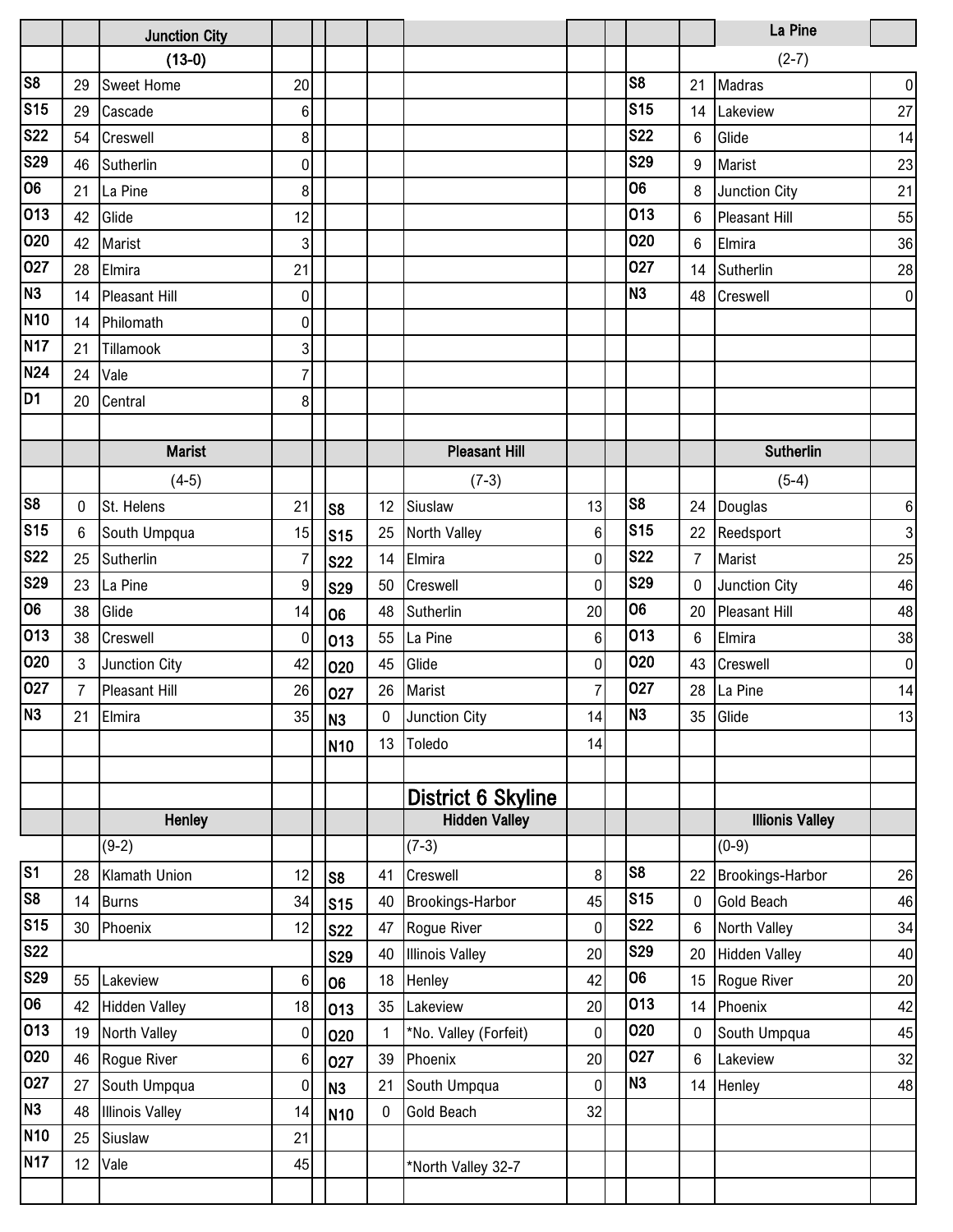|                         |                | Lakeview               |                  |                 |    |                                  |    |                          |                  | <b>North Valley</b>       |                  |
|-------------------------|----------------|------------------------|------------------|-----------------|----|----------------------------------|----|--------------------------|------------------|---------------------------|------------------|
|                         |                | $(5-4)$                |                  |                 |    |                                  |    |                          |                  | $(5-4)$                   |                  |
| $\overline{\text{S8}}$  | 12             | Modoc (CA)             | 32               |                 |    |                                  |    | S <sub>8</sub>           | 35               | Gold Beach                | 28               |
| S <sub>15</sub>         | 27             | La Pine                | 14               |                 |    |                                  |    | <b>S15</b>               | $6\phantom{.}6$  | Pleasant Hill             | 25               |
| <b>S22</b>              | 8              | South Umpqua           | 29               |                 |    |                                  |    | <b>S22</b>               | 34               | <b>Illinois Valley</b>    | $\,6\,$          |
| S <sub>29</sub>         | 6              | Henley                 | 55               |                 |    |                                  |    | <b>S29</b>               | 28               | South Umpqua              | 3                |
| $\overline{06}$         | 20             | North Valley           | $\overline{7}$   |                 |    |                                  |    | 06                       | $\overline{7}$   | Lakeview                  | 20               |
| $\overline{013}$        | 20             | <b>Hidden Valley</b>   | 35               |                 |    |                                  |    | 013                      | 0                | Henley                    | 19               |
| 020                     | 22             | Phoenix                | 14               |                 |    |                                  |    | 020                      | $\mathbf 0$      | Hidden Valley (Forf., 32- | 1                |
| 027                     | 32             | <b>Illinois Valley</b> | $6\phantom{1}6$  |                 |    |                                  |    | 027                      | 42               | Rogue River               | 8 <sup>1</sup>   |
| N <sub>3</sub>          | 26             | Rogue River            | 12               |                 |    |                                  |    | N <sub>3</sub>           | 21               | Phoenix                   | $\boldsymbol{8}$ |
|                         |                |                        |                  |                 |    |                                  |    |                          |                  |                           |                  |
|                         |                |                        |                  |                 |    |                                  |    |                          |                  |                           |                  |
|                         |                | Phoenix                |                  |                 |    | <b>Rogue River</b>               |    |                          |                  | South Umqpua              |                  |
|                         |                | $(2-7)$                |                  |                 |    | $(1-8)$                          |    |                          |                  | $(5-4)$                   |                  |
| $\overline{\text{S8}}$  | 8              | Bandon                 | 56               | S8              | 0  | Glendale                         | 44 | S <sub>8</sub>           | 6                | Coquille                  | 12               |
| $\overline{\text{S}15}$ | $6\phantom{.}$ | Coquille               | 19               | $\mathsf{S}$ 15 | 8  | Riddle                           | 15 | $\overline{\text{S}}$ 15 | 15               | Marist                    | $\,6\,$          |
| <b>S22</b>              | 12             | Henley                 | 30               | <b>S22</b>      | 0  | <b>Hideen Valley</b>             | 47 | <b>S22</b>               | 29               | Lakeview                  | $\boldsymbol{8}$ |
| <b>S29</b>              | 30             | Rogue River            | $6\phantom{1}6$  | <b>S29</b>      | 6  | Phoenix                          | 30 | <b>S29</b>               | 3                | North Valley              | 28               |
| 06                      | 8              | South Umpqua           | 16               | lo6             | 20 | <b>Illinois Valley</b>           | 15 | 06                       | 16               | Phoenix                   | 8                |
| 013                     | 42             | <b>Illinois Valley</b> | 14               | 013             | 6  | South Umpqua                     | 35 | 013                      | 35               | Rogue River               | $\,6\,$          |
| 020                     | 14             | Lakeview               | 22               | 020             | 6  | Henley                           | 46 | 020                      | 45               | <b>Illinois Valley</b>    | $\overline{0}$   |
| 027                     | 20             | <b>Hidden Valley</b>   | 39               | 027             | 8  | North Valley                     | 42 | 027                      | $\boldsymbol{0}$ | Henley                    | 27               |
| N3                      | 8              | North Valley           | 21               | N <sub>3</sub>  | 12 | Lakeview                         | 26 | <b>N3</b>                | 0                | <b>Hidden Valley</b>      | 21               |
|                         |                |                        |                  |                 |    |                                  |    |                          |                  |                           |                  |
|                         |                |                        |                  |                 |    |                                  |    |                          |                  |                           |                  |
|                         |                |                        |                  |                 |    | <b>District 7 Greater Oregon</b> |    |                          |                  |                           |                  |
|                         |                | <b>Baker</b>           |                  |                 |    |                                  |    |                          |                  | <b>Burns</b>              |                  |
|                         |                | $(6-3)$                |                  |                 |    |                                  |    |                          |                  | $(7-3)$                   |                  |
| $\overline{\text{S8}}$  | 13             | Emmett (ID)            | 34               |                 |    |                                  |    | S <sub>1</sub>           | 32               | Bishop Kelly (ID)         | 13               |
| S <sub>15</sub>         | 35             | Hermiston              | 6                |                 |    |                                  |    | $\overline{\text{ss}}$   | 34               | Henley                    | 14               |
| <b>S22</b>              | 35             | <b>Grant Union</b>     | $\pmb{0}$        |                 |    |                                  |    | <b>S15</b>               | 48               | <b>Crook County</b>       | 6                |
| $\overline{\text{S29}}$ | 13             | Ontario                | 24               |                 |    |                                  |    | <b>S22</b>               |                  |                           |                  |
| $\overline{00}$         | $\overline{7}$ | Vale                   | 42               |                 |    |                                  |    | <b>S29</b>               | 35               | McLoughlin                | 14               |
| 013                     | 21             | McLoughlin             | $\bf 6$          |                 |    |                                  |    | 06                       | 41               | Riverside                 | 0                |
| 020                     | 42             | Estacada               | $\boldsymbol{0}$ |                 |    |                                  |    | 013                      | 11               | Vale                      | 14               |
| 027                     | 21             | Riverside              | 6                |                 |    |                                  |    | 020                      | 33               | Ontario                   | 21               |
| N3                      | 19             | <b>Burns</b>           | 12               |                 |    |                                  |    | 027                      | 42               | <b>Grant Union</b>        | $\overline{0}$   |
| <b>N10</b>              |                |                        |                  |                 |    |                                  |    | N <sub>3</sub>           | 12               | <b>Baker</b>              | 19               |
|                         |                |                        |                  |                 |    |                                  |    | N <sub>10</sub>          | 8                | Central                   | 32               |
|                         |                |                        |                  |                 |    |                                  |    |                          |                  |                           |                  |
|                         |                |                        |                  |                 |    |                                  |    |                          |                  |                           |                  |
|                         |                |                        |                  |                 |    |                                  |    |                          |                  |                           |                  |
|                         |                |                        |                  |                 |    |                                  |    |                          |                  |                           |                  |
|                         |                |                        |                  |                 |    |                                  |    |                          |                  |                           |                  |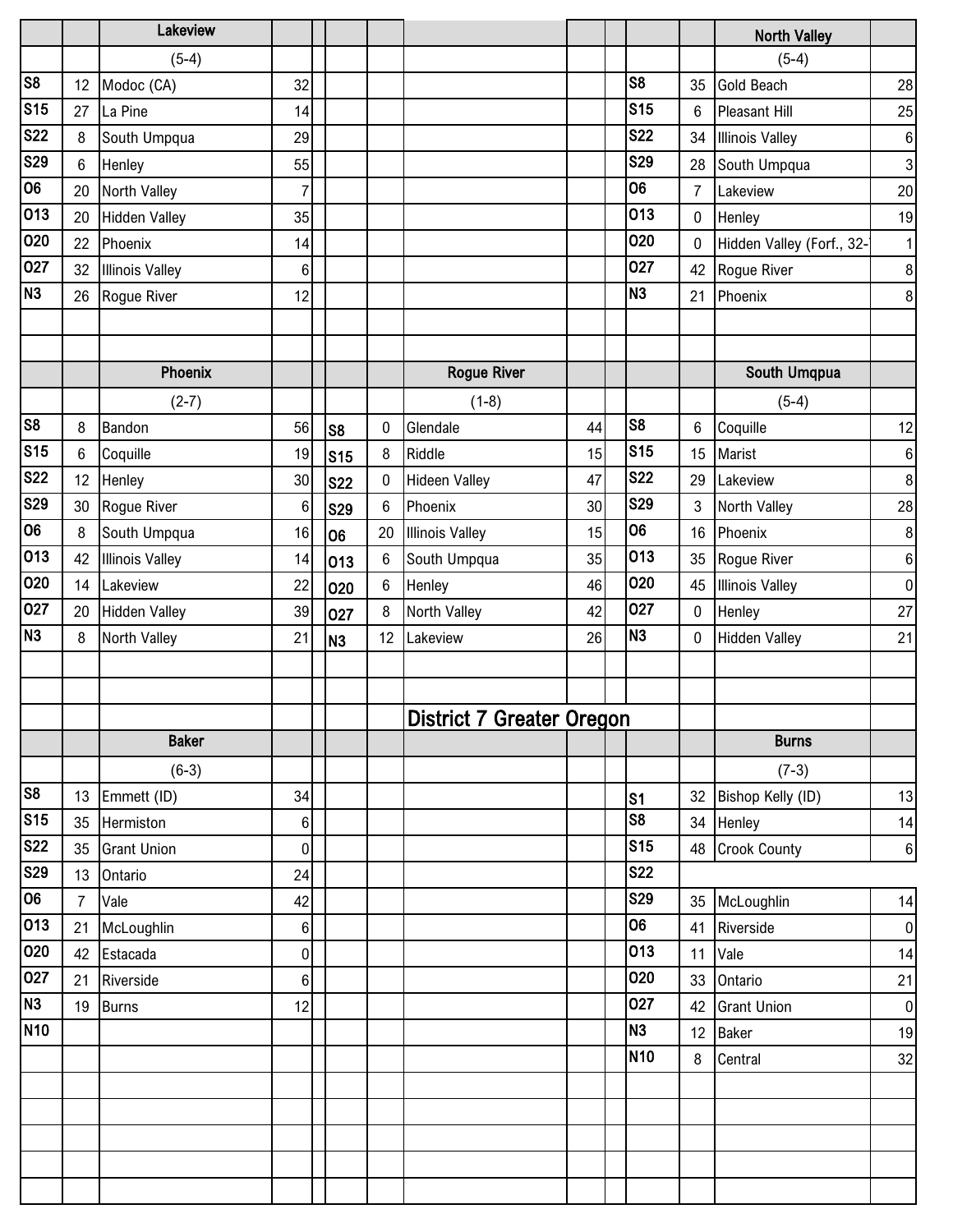|                         |                  | <b>Grant Union</b> |             |                |         | McLoughlin         |    |                        |                | Ontario            |                   |
|-------------------------|------------------|--------------------|-------------|----------------|---------|--------------------|----|------------------------|----------------|--------------------|-------------------|
|                         |                  | $(1-6)$            |             |                |         | $(3-5)$            |    |                        |                | $(7-2)$            |                   |
| s <sub>8</sub>          |                  | Redmond JV         |             | S <sub>8</sub> | 21      | Medical Lake (WA)  | 14 | s <sub>1</sub>         | 26             | Fruitland-ID       | $\mathbf{0}$      |
| $\overline{\text{S15}}$ | 19               | Crane              | 0           | <b>S15</b>     | $\,6\,$ | DeSales (WA)       | 14 | $\overline{\text{S8}}$ | 22             | Weiser-ID          | $\overline{7}$    |
| <b>S22</b>              | $\mathbf 0$      | <b>Baker</b>       | 35          | <b>S22</b>     | 12      | Vale               | 41 | S <sub>15</sub>        | 34             | La Grande          | 22                |
| S29                     | $\mathbf 0$      | Riverside          | 22          | <b>S29</b>     | 14      | <b>Burns</b>       | 35 | <b>S22</b>             | 33             | Riverside          | $\overline{7}$    |
| 06                      | $\boldsymbol{6}$ | McLoughlin         | 36          | 06             | 37      | <b>Grant Union</b> | 6  | <b>S29</b>             | 24             | Baker              | 13                |
| 013                     | $\mathbf 0$      | Ontario            | 45          | 013            | $\,6\,$ | <b>Baker</b>       | 21 | $\overline{06}$        |                |                    |                   |
| 020                     | $\pmb{0}$        | Vale               | 38          | 020            | 23      | Riverside          | 14 | 013                    | 45             | <b>Grant Union</b> | $\overline{0}$    |
| 027                     | $\mathbf 0$      | <b>Burns</b>       | 42          | 027            |         |                    |    | 020                    | 21             | <b>Burns</b>       | 33                |
| N3                      |                  |                    |             | N <sub>3</sub> | 22      | Ontario            | 32 | 027                    | 30             | Vale               | 32                |
|                         |                  |                    |             |                |         |                    |    | N <sub>3</sub>         | 32             | McLoughlin         | 22                |
|                         |                  |                    |             |                |         |                    |    |                        |                |                    |                   |
|                         |                  |                    |             |                |         |                    |    |                        |                |                    |                   |
|                         |                  | Riverside          |             |                |         |                    |    |                        |                | Vale               |                   |
|                         |                  | $(2-7)$            |             |                |         |                    |    |                        |                | $(11-1)$           |                   |
| $\overline{\text{S8}}$  | $\, 8$           | Heppner            | 14          |                |         |                    |    | S <sub>8</sub>         | 39             | Grangeville (ID)   | $\vert 0 \vert$   |
| S <sub>15</sub>         | 13               | Weston-McEwen      | 50          |                |         |                    |    | <b>S15</b>             | 34             | Fruitland (ID)     | $\overline{0}$    |
| $\overline{\text{S}22}$ | $\overline{7}$   | Ontario            | 33          |                |         |                    |    | <b>S22</b>             | 41             | McLoughlin         | $12 \overline{)}$ |
| S29                     | 22               | <b>Grant Union</b> | $\mathbf 0$ |                |         |                    |    | <b>S29</b>             | 42             | Nyssa              | 37                |
| 06                      | $\pmb{0}$        | <b>Burns</b>       | 41          |                |         |                    |    | 06                     | 42             | <b>Baker</b>       | $\overline{7}$    |
| 013                     | 29               | Elgin              | $\,6$       |                |         |                    |    | 013                    | 14             | <b>Burns</b>       | 11                |
| 020                     | 14               | McLoughlin         | 23          |                |         |                    |    | 020                    | 38             | <b>Grant Union</b> | $\overline{0}$    |
| 027                     | $\boldsymbol{6}$ | Baker              | 21          |                |         |                    |    | 027                    | 32             | Ontario            | $30\,$            |
| N3                      | 15               | Vale               | 34          |                |         |                    |    | N <sub>3</sub>         | 34             | Riverside          | 15                |
|                         |                  |                    |             |                |         |                    |    | <b>N10</b>             | 27             | Gladstone          | 13                |
|                         |                  |                    |             |                |         |                    |    | <b>N17</b>             |                | 45 Henley          | 12                |
|                         |                  |                    |             |                |         |                    |    | <b>N24</b>             | $\overline{7}$ | Junction City      | 24                |
|                         |                  |                    |             |                |         |                    |    |                        |                |                    |                   |
|                         |                  |                    |             |                |         |                    |    |                        |                |                    |                   |
|                         |                  |                    |             |                |         |                    |    |                        |                |                    |                   |
|                         |                  |                    |             |                |         |                    |    |                        |                |                    |                   |
|                         |                  |                    |             |                |         |                    |    |                        |                |                    |                   |
|                         |                  |                    |             |                |         |                    |    |                        |                |                    |                   |
|                         |                  |                    |             |                |         |                    |    |                        |                |                    |                   |
|                         |                  |                    |             |                |         |                    |    |                        |                |                    |                   |
|                         |                  |                    |             |                |         |                    |    |                        |                |                    |                   |
|                         |                  |                    |             |                |         |                    |    |                        |                |                    |                   |
|                         |                  |                    |             |                |         |                    |    |                        |                |                    |                   |
|                         |                  |                    |             |                |         |                    |    |                        |                |                    |                   |
|                         |                  |                    |             |                |         |                    |    |                        |                |                    |                   |
|                         |                  |                    |             |                |         |                    |    |                        |                |                    |                   |
|                         |                  |                    |             |                |         |                    |    |                        |                |                    |                   |
|                         |                  |                    |             |                |         |                    |    |                        |                |                    |                   |
|                         |                  |                    |             |                |         |                    |    |                        |                |                    |                   |